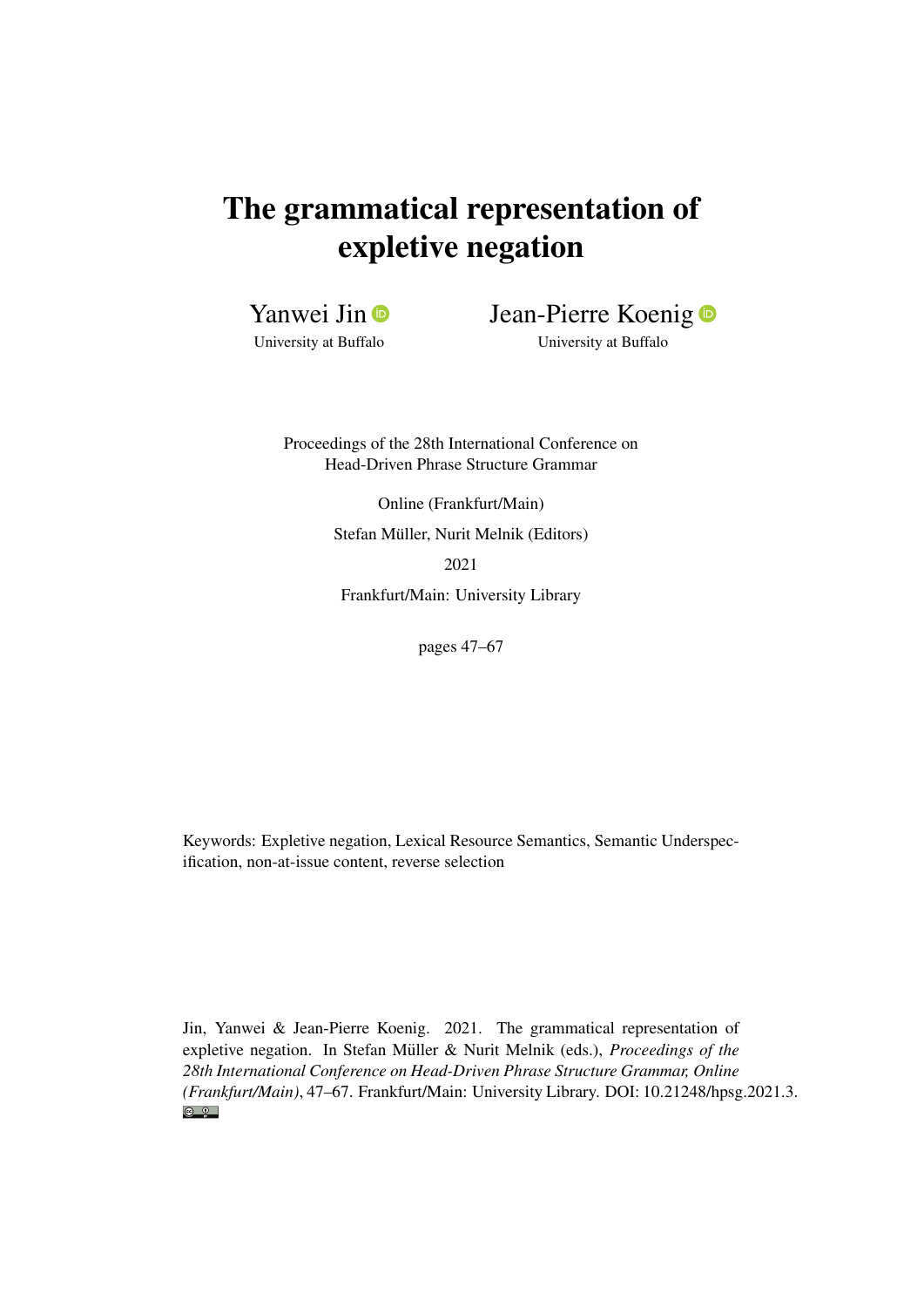#### **Abstract**

Expletive negation refers to constructions where a negator in the complement of certain lexical items does not change the polarity of the complement proposition. Jin & Koenig (2021) show that expletive negation occurs rather widely in languages of the world and in very similar environments. They propose a language production model of why such apparently illogical uses of negation arise in language after language. But their study does not address the grammatical status and representation of expletive negation. In this paper, we argue that expletive negation is part of the lexical knowledge speakers have of their language and that the negator in expletive negation constructions contributes a negation to a non-at-issue content associated with expletive negation triggers. We provide a Lexical Resource Semantics analysis of how triggers combine in a non-standard manner with the standard semantic content of their complements: the negation (and in some cases an additional modal operator) of the content of their complement is part of the trigger's non-at-issue content while the scope of the negation is an argument of the trigger's MAIN content. Finally, we suggest that the expletive use of the French negator *ne* includes a lexical constraint that requires it to modify a verb that reverse selects for an expletive negation trigger.

Sentence (1) illustrates expletive negation, a construction where a negator, *no*, appears in the complement of a verb, but does not seem to correspond to a negation semantically. The speaker's fear in the Catalan example in (1) is that a new director will be elected, not that a new director will *not* be elected. The negator appears redundant or pleonastic, terms that have also been used to describe the use of *no* in (1). We use the term *negator* to refer to the form and reserve the term *negation* for the semantic content of the negator, *argument proposition* to refer to the semantic content of the clause or VP where the expletive negator occurs; we use the expression *expletive negation trigger* or *trigger* for the lexeme or collocation that selects for the argument proposition, *temo* in (1).

(1) Em me.CL am.afraid that NEG elect.SBJV.3PL new director temo que no escullin nou director. 'I'm afraid that a new director would be elected.' (Espinal, 2000, 54)

The occurrence of expletive negation has been noticed for a long time by Romance grammarians, particularly French grammarians. One of the earliest—if not the earliest—grammarian to mention expletive negation is d'Olivet in the mid 18th century:

"J'avoue que cette particule prohibitive paroît rédondante en notre Langue." *I confess that this prohibitive particle appears redundant in our language.* (d'Olivet, 1767, 304)

But, although expletive negation has been noticed for a long time in Romance languages and is most often mentioned in that context, it is by no means confined to Romance languages. Jin & Koenig (2021) and Jin (2021) show that expletive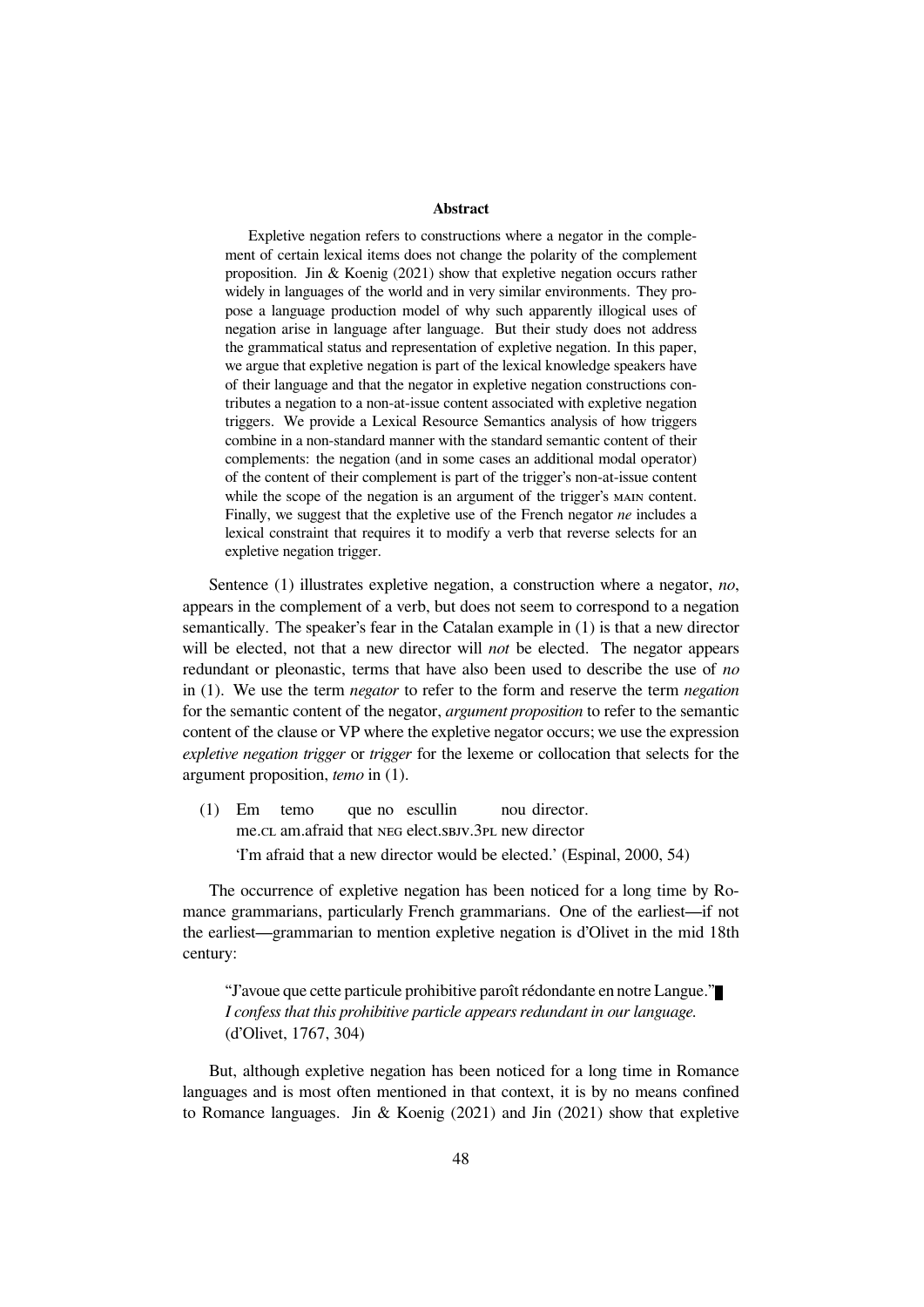negation occurs rather widely. In Jin's 1,142 language sample it occurred in 128 languages, on all continents, and in 63 genera. Moreover, as both Jin & Koenig and Jin show, expletive negation is grossly underreported in reference grammars. Out of the 45 languages for which both research papers and reference grammars were consulted, expletive negation was mentioned in research papers but not grammars in 27 languages, suggesting that expletive negation most likely occurs in many more languages in Jin's sample: expletive negation is a relatively widespread phenomenon and certainly not an oddity of Romance languages.

Not only does expletive negation occurs in all areas of the world, the contexts where it occurs are similar: the same operators and predicates recur as triggers in language after language: expletive negation occurs in the argument propositions of semantically similar triggers like BEFORE or FEAR, for example (we use small caps for semantic predicates). Jin & Koenig (2021) show that expletive negation occurs in basically the same environments in the five languages they carefully looked at, Januubi Arabic, English, French, Mandarin, and Zarma-Sorai. The similarity of expletive negation triggers suggests a common conceptual or semantic cause to its occurrence. And this is indeed what Jin  $&$  Koenig argue. Simplifying somewhat, they suggest that expletive negation triggers entail a proposition that contains a negation (or strongly contextually imply such a proposition) and that it is this inference (what we label *the negative inference*) that causes the occurrence of a negation. Thus, the predicate denoted by *temo* in (1), FEAR, entails that the speaker wants the event described by the argument proposition not to occur (that a new director would be elected). In somewhat informal terms, there are two distinct propositions associated with (1), **fear'(sp, rain')** and **want'(sp.**  $\neg$  **rain')**, the former entailing the latter. (2) is a more general informal representation of the inference pattern typical of expletive negation triggers, according to Jin & Koenig.  $(3)$  summarizes the terminology we are using throughout this paper.

- $(2)$  **fear'(x, p)**  $\models$  **want'(x, -p)**
- (3) a. **fear'(x, p)**: at-issue semantic content
	- b. **p**: positive (argument) proposition
	- c. ¬**p**: negative proposition
	- d. **want'** $(x, -p)$ : non-at-issue negative inference

To explain why expletive negation occurs in similar contexts and in so many languages despite the fact that it is often deemed a performance error in some languages (see Horn 2010), Jin & Koenig (2019, 2021) propose a language production model of the emergence of expletive negation based on Dell (1986). Because triggers entail (in some cases strongly contextually imply) a proposition that contains the dual of the trigger's argument proposition, the negation that is part of this entailment is strongly activated. This strong activation explains that speakers sometimes express a negation: the negation is part of the negative inference, although it is not part of the argument proposition. For example, because **fear'(a, p)** entails **want'(a,**  $\neg$ **p)**,  $\neg$ **p** becomes activated and sometimes  $\neg$  is lexicalized as a negator (*no* in (1)). As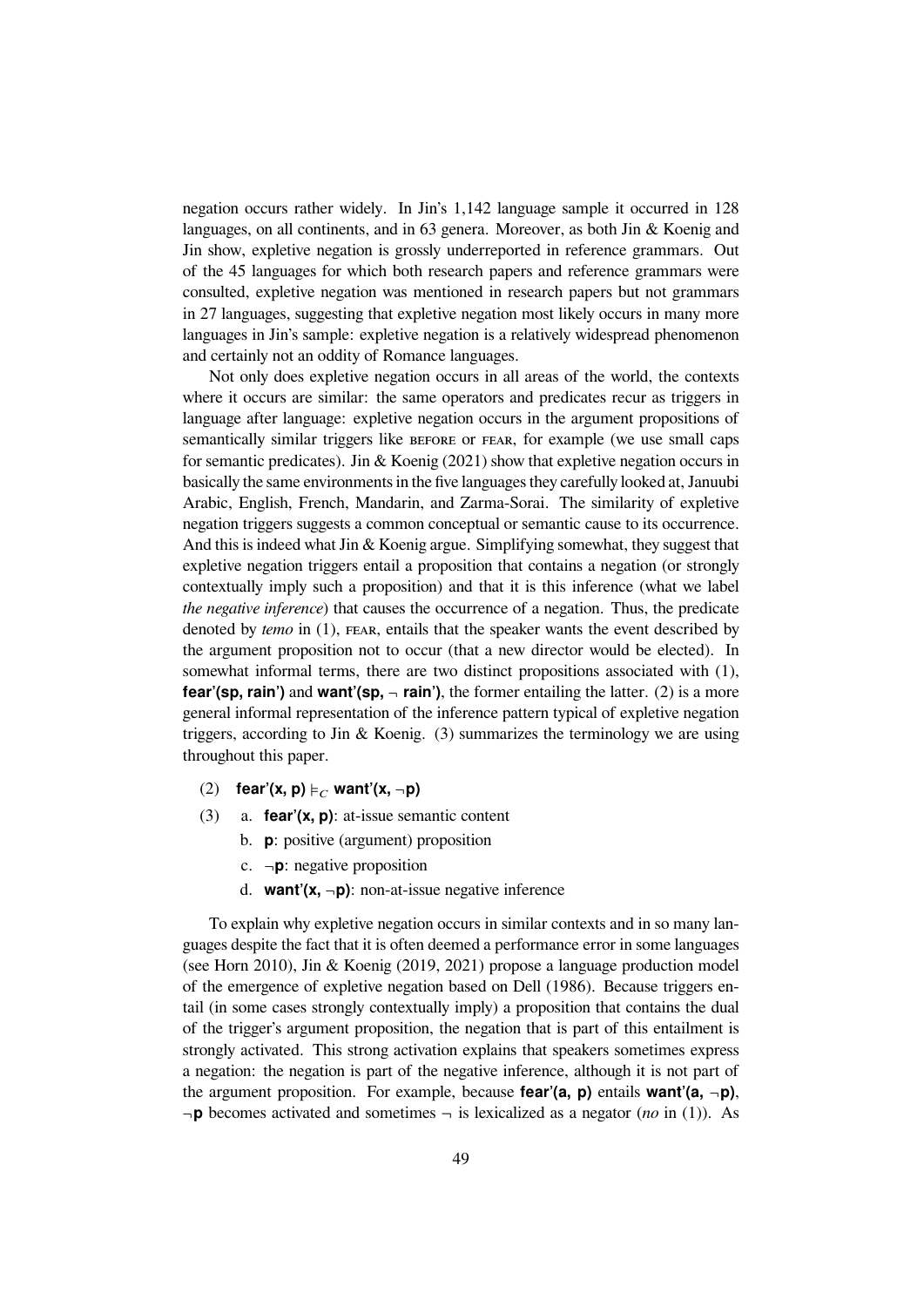mentioned, we call the entailment (sometimes, strong contextual implication) that includes the dual of the lexical item's argument proposition the *negative inference*. Jin & Koenig's account thus models the production of expletive negation as the result of a semantic interference between the intended message and an inference (most often an entailment) of the message. This model predicts a general propensity for expletive negation to occur across languages in speech production. Jin & Koenig suggest that differences in how frequently expletive negation occurs in spontaneous speech is a matter of entrenchment variation (Langacker, 1987): languages and triggers may vary as to how routinized the production of expletive negation is.

Jin & Koenig's model leaves open how expletive negation is represented in native speakers' grammars. It could remain a performance phenomenon—no matter how frequent it is—or it could be part of native speakers' competence in some languages, but not others, or for some triggers, but not others. Their model is agnostic on this point. In this paper, we argue that expletive negation should be included in native speakers' grammatical competence and that the negative inference is a non-at-issue content that is part of an alternate lexical entries of expletive negation triggers (see Potts 2005 for the notion of non-at-issue semantic content). We then use Lexical Resource Semantics (Richter & Sailer, 2004) and semantic underspecification to model how this entry interacts with the compositional meaning of the complement of the triggers to ensure the right at-issue and non-at-issue content for the clause headed by the trigger.

We present two arguments to support our claim that the occurrence of expletive negation is part of speakers' representation of triggers, i.e. is part of the grammar of their language. The first is that speakers' propensity to interpret a negator expletively is language and trigger dependent. So, for some triggers and some languages, a negator is very likely to be interpreted expletively, but for other triggers and other languages an expletive interpretation is unlikely. In Jin & Koenig's terms, degree of entrenchment is a language and trigger specific property. A negator's propensity to be interpreted expletively when occurring in the argument proposition is thus part of speakers' knowledge of their language. The second argument we present in favor of the grammatical representation of expletive negation is that whenever an expletive negation occurs in a language that has several negators, the choice of negator is licensed by the negative inference, not the at-issue content. For speakers to choose the appropriate negator, they must therefore represent the negative inference and analyze the negator as an instance of expletive negation. We now detail both arguments.

To establish that expletive negation is not just a performance phenomenon and is part of speakers' representations of triggers, we ran four similar experiments in English, French, Mandarin, and Spanish. An example stimulus set for our English experiment is provided in (4). For reasons of space we do not discuss in detail each experiment and refer the interested reader to Jin (2021) for details about the English, French, and Mandarin experiments and Jin & Koenig 2020 for the English experiment. Stimuli across the three languages were kept maximally similar (after translation from English to French, Mandarin, and Spanish), with a few necessary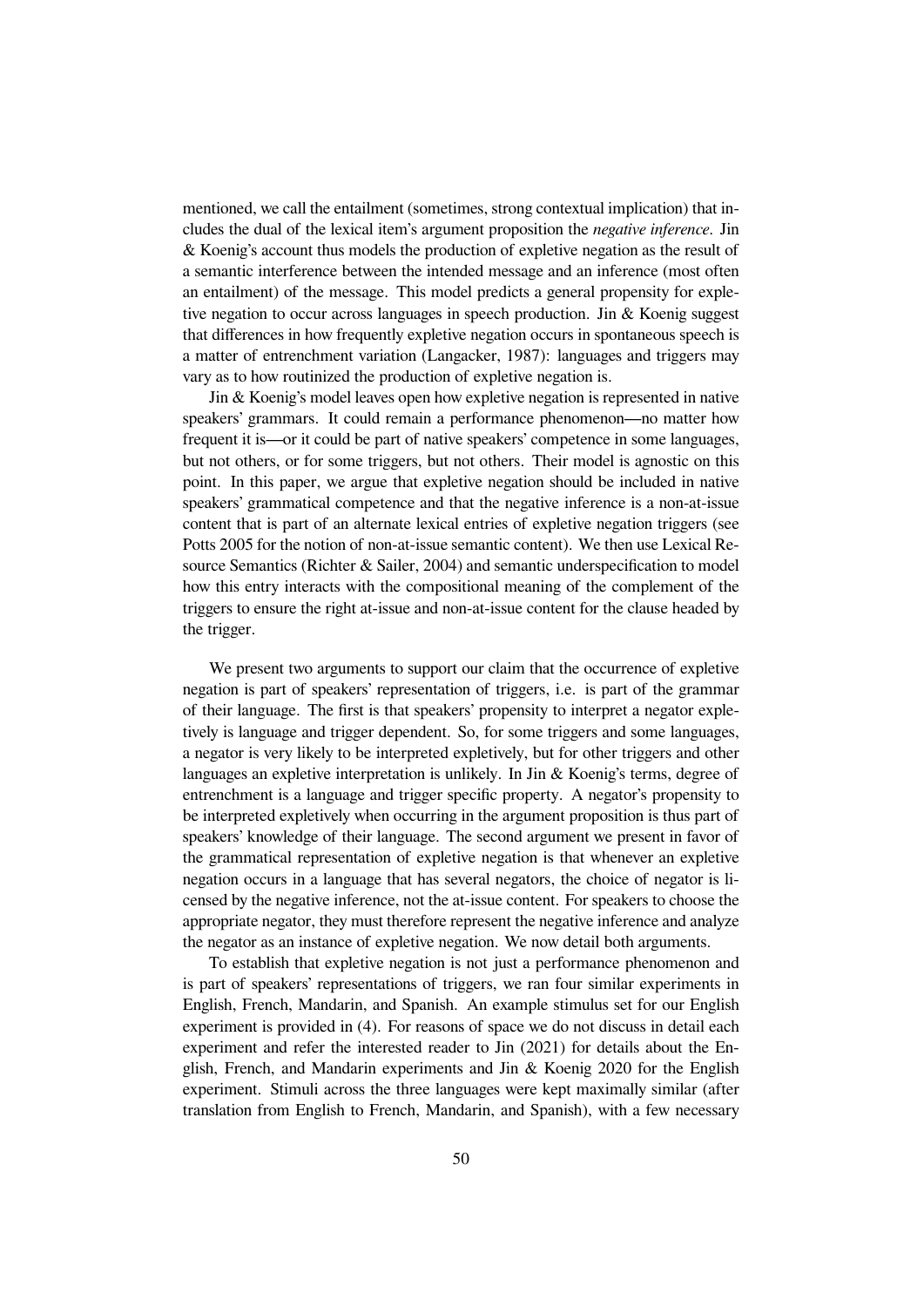adjustments to make sure the stimuli contained culture-specific proper names or to take into consideration slight idiosyncratic differences in particular expletive negation triggers. Participants in each experiment saw a small text followed by a target sentence (in red in (4) for clarity's sake) headed either by an expletive negation trigger or not. Participants had to judge whether the target sentence was consistent with the preceding text. Logical accuracy and decision latencies were recorded. So, participants who saw stimulus (4a) would have to decide whether *So I started not eating meat* is consistent with the preceding three sentences (in this case, the expected answer was *No*).

To ensure an equal expected number of *Yes* and *No* answers, the expected answer was half of the time that the target sentence was inconsistent with the preceding context and half of time consistent with the preceding context, except for the French experiment. In that experiment, expletive negation trigger stimuli were divided in two halves, one half containing *ne* (a dedicated marker of expletive negation, Muller 1991) and the other half containing *ne …pas*, which can but is not very frequently used expletively (Larrivée, 1996). As the number of expletive negation triggers is limited, the addition of a negator form condition in the French experiment (*ne* vs. *ne …pas*) required us to drop the consistency manipulation: all stimuli were logically inconsistent with the preceding context, if the negator (*ne* or *ne …pas*) was interpreted as logical negation.

#### (4) a. **Non-EN-trigger + logically inconsistent negation**

I used to be a strict vegetarian. Last year, I was diagnosed with irondeficiency anemia, a disease caused by not eating enough meat. My doctor strongly recommended that I eat meat. So I started not eating meat.

#### b. **EN-trigger + logically inconsistent negation**

After learning that being vegan can prevent the exploitation of animals and promote a greener life on our planet, I decided to become vegan. So I quit not eating meat.

c. **Non-EN-trigger + logically consistent negation**

After learning that being vegan can prevent the exploitation of animals and promote a greener life on our planet, I decided to become vegan. So I started not eating meat.

### d. **EN-trigger + logically consistent negation**

I used to be a strict vegetarian. Last year, I was diagnosed with irondeficiency anemia, a disease caused by not eating enough meat. My doctor strongly recommended that I eat meat. So I quit not eating meat.

Our experiments followed the semantic interference logic of Glucksberg et al. (1982) according to which people take longer to make a semantic judgement (and might make more errors) when stimuli support two distinct answers. Consider the two stimuli in (4b) and (4d). If the negator *not* in the target sentence of (4b) is interpreted as logical negation, the sentence is inconsistent with what precedes. But if *not* is interpreted expletively, the same continuation is consistent with what precedes. Thus,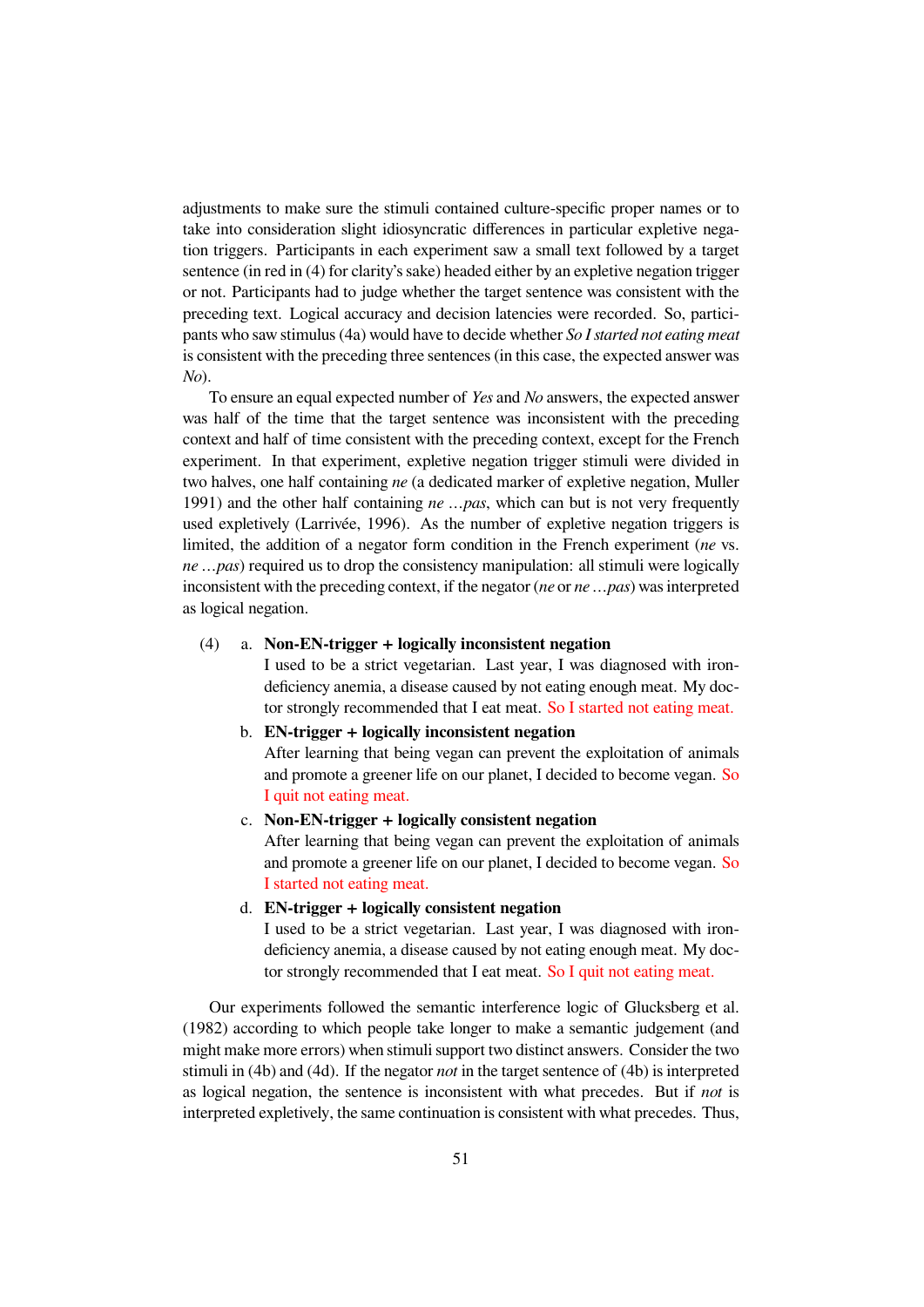depending on how the negator is interpreted (logically or expletively), the appropriate answer is different. The converse is true for (4d). The existence of two distinct potential answers in the case of expletive negation triggers (*Yes* and *No* for both (4b) and (4d) depending on the interpretation of the negator) does not extend, of course, to non-expletive negation triggers such as *started* in (4a) and (4c) where only one interpretation of the negator is possible, and therefore only one answer is appropriate (*No* for (4a) and *Yes* for (4c)). If both possible interpretations of a negator in the scope of an expletive negation trigger are activated in the mind of participants, the two competing answers should lead to a slow down (an increase in decision latencies) and an increase in "errors". We use scare quotes around the word "error", as saying *Yes* in (4b) is only an "error" if we assume a logical interpretation of the negator. The point is that an expletive negation interpretation of the negator should lead to an answer that is the dual of what should be the answer if the negator was interpreted logically and this what we measure in our "error" numbers.

To sum up, we predicted that if a negator is interpreted expletively after an expletive negation trigger, participants should make more logical errors and take longer to decide if the target is consistent with the context, as the ambiguity of the negator (it may express expletive or logical negation) should make it harder for participants to decide whether the target sentence coheres with the preceding context. Table 1 summarizes the results of the experiments for all four languages whereas Table 2 compares the results for French expletive negation trigger stimuli (and corresponding non-expletive negation trigger stimuli) that contained *ne* and *ne …pas*, respectively.

|                     | English |       | French   |       | Mandarin |       | Spanish |          |
|---------------------|---------|-------|----------|-------|----------|-------|---------|----------|
|                     | $-EN$   | +EN   | $-EN$    | $+EN$ | $-EN$    | +EN   | $-EN$   | $+EN$    |
| % of logical errors | 7.35%   | 22.5% | $9.35\%$ | 55.6% | $9.7\%$  | 58.3% | 9.5%    | $27.7\%$ |
| Decision latency    | 3930    | 5673  | 3944     | 6143  | 5163     | 5949  | 4334    | 7155     |

Table 1: Percentages of logical errors and decision latencies for expletive negation and non-expletive negation triggers in English, French, Mandarin, and Spanish.

|                     |       | ne     | ne pas  |        |  |
|---------------------|-------|--------|---------|--------|--|
|                     | $-EN$ | $+EN$  | $-EN$   | $+EN$  |  |
| % of logical errors | 9.49% | 82.04% | $9.2\%$ | 29.05% |  |
| Decision latency    | 4128  | 5163   | 3761    | 7124   |  |

Table 2: Percentages of logical errors and decision latencies for expletive negation and non-expletive negation triggers in French when the negator after an expletive negation trigger is *ne* vs. when it is *ne…pas*.

Overall, we found, as predicted, that participants in all four languages made significantly more logical errors and took significantly longer (marginally longer in Mandarin) to decide whether the target sentence was consistent with the preceding context when the target sentence's matrix clause contained an expletive negation trigger than when it did not. We also found an interaction between the  $\pm$  expletive negation trigger condition and language: French, Mandarin, and Spanish speakers made significantly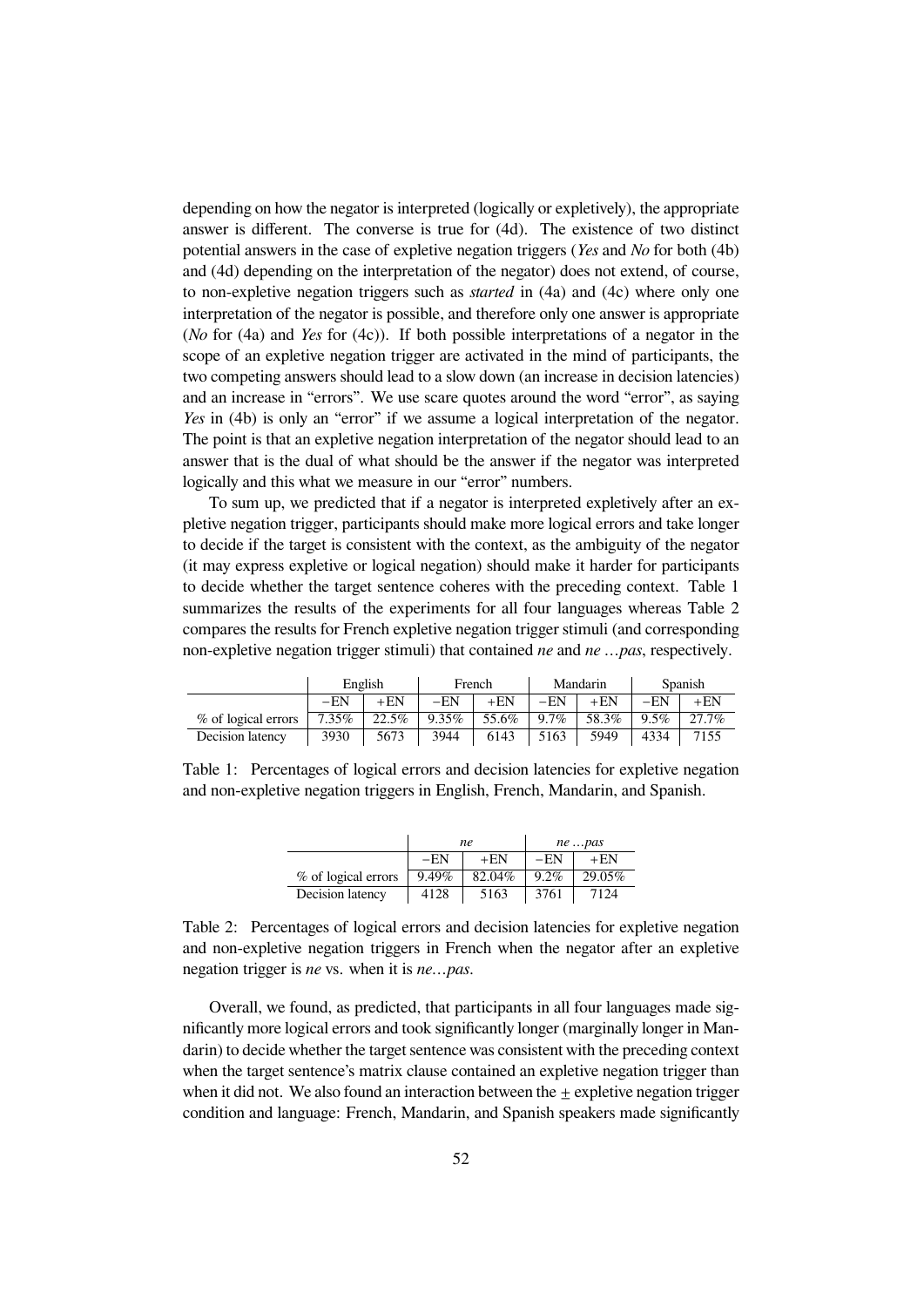more logical errors than English speakers when the matrix verb, adposition, or adverb was an expletive negation trigger, but not when it was not an expletive negation trigger, which is expected given the different status of expletive negation in the respective languages' reference grammars. We also found an interaction between language and negator form in French. French expletive negation trigger stimuli which included *ne* as negator lead to significantly more logical errors, compared to the corresponding English, Mandarin, and Spanish stimuli. French expletive negation trigger stimuli which included *ne...pas* as negator did not lead to significantly more logical errors than the corresponding English or Spanish stimuli but lead to significantly less logical errors than the corresponding Mandarin stimuli.

Different triggers led to more errors than others: English expletive negation trigger *prevent* led to 40.2% errors across all our participants, whereas English *forget* leads to only 24.5% errors. More importantly for our purposes, which expletive negation triggers led to more or less errors (what we call *expletive negation propensity*) was a language specific property, as shown by the fact that there was no rank order correlation between the orders of triggers by percentage of errors for any pair of languages in the four languages we conducted experiments on (for all pairs of languages, the Kendall rank correlation had  $p > .05$ ). (5)-(9) list the partial order of triggers (all triggers to the right of the scale covered by … did not significantly differ from each other in number of errors participants made; see Jin 2021 for the list of expletive negation triggers used in the English, French, and Mandarin experiments).

- (5) English: without > prevent > give up, since > too > deny > beware, forget  $\sqrt{ }$  > fear > stop, before > doubt, ...
- (6) Mandarin: avoid  $>$  doubt  $>$  beware, question, stop  $>$  give up, prevent  $>$  deny > refuse > before, fear …
- (7) French *ne …pas*: doubt, too, beware, hide > forbid, forget, deny > give up > stop
- (8) French *ne*: without  $>$  impossible  $>$  almost  $>$  before ...
- (9) Spanish: without > beware > impossible > prevent > before …

Finally, there was a near-high correlation ( $r = .66$ ) between the percentage of logical errors after individual expletive negation triggers and the percentage of expletive negations produced after the corresponding triggers in two Google-based corpus studies in both English and Mandarin (see Jin & Koenig 2021 and Jin 2021 for details about the search patterns and analyses of hits for both the English and Mandarin corpus studies). $<sup>1</sup>$ </sup>

 $<sup>1</sup>A$  reviewer expressed concerns about our use of Google searches on grounds of replicability, citing</sup> Kilgarriff (2007). While there are indeed aspects of Google searches that are not optimal, we detail in the work cited why we chose these corpora. More importantly, the issue of replicability is, we believe, a red herring. Replicability in experimental sciences does not mean other researchers could run the same experiment on the same sample. For experimental psycholinguistics it would mean the same participants, which is both impossible due to anonymity required by regulations and the fact that participants' behavior would be affected by a second run through an experiment. In a biological context (e.g., cell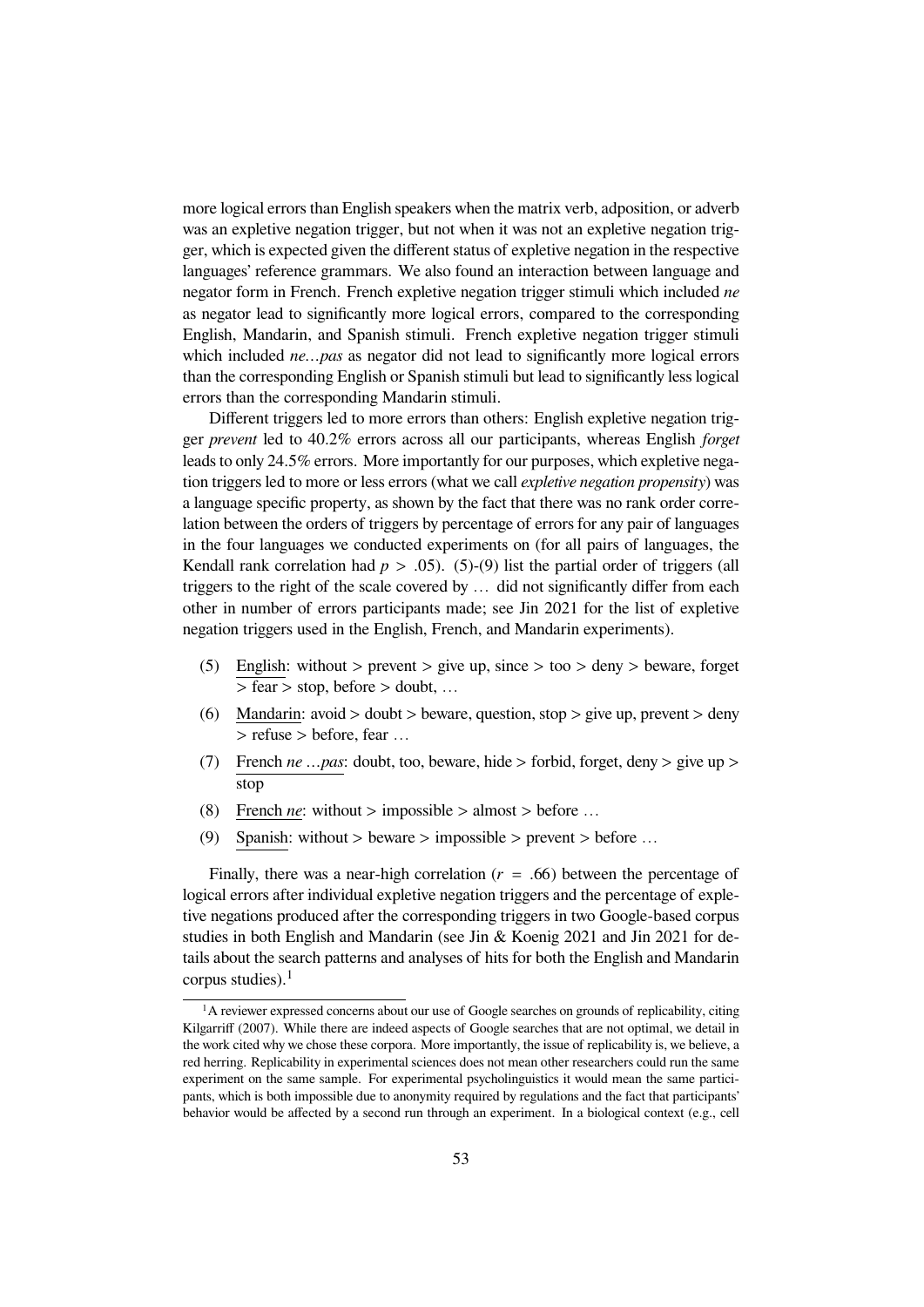The results of our experiments and corpus studies suggest that speakers of individual languages store with each expletive negation trigger how likely it is to actually trigger expletive negation: the relative propensity of individual lexemes to trigger an expletive interpretation of a negator is what explains differences in number of errors and response latencies in Tables 1 and 2. Furthermore, the absence of correlation between the ordering of triggers by expletive negation propensity across languages (see the partial lists in  $(5)-(9)$ ) confirms that expletive negation propensity is a language specific and lexeme specific property that is part of what speakers must know about individual lexemes. We thus suggest that native speakers store with each expletive negation trigger its expletive negation propensity very much like Ford et al. (1982) and Trueswell & Kim (1998) argue that speakers store with each verb its relative preference for one subcategorization frame or another.

The preceding experiments suggest that whether a lexeme is an expletive negation trigger or not as well as its expletive negation propensity is a lexical property that is part of native speakers' grammars. But they do not speak to whether or not the negator contributes a semantic negation or is simply a formative without semantic content. In other words, they do not help us decide whether a negative inference along the lines of (3d) is part of the semantic representation of sentences such as (1). We now turn to the need to include in the lexical description of individual triggers not only their propensity to co-occur with an expletive negation *form*, but also the *semantic* contribution of the expletive negation. Critical evidence supporting this further claim comes from the form of expletive negators in languages that have more than one negator. We discuss Mandarin here, but similar data from Januubi Arabic and Zarma-Sonrai can be found in Jin & Koenig (2021) and Jin (2021). Mandarin has at least three negators, *bù*, *méi*, and *bié* (Li & Thompson, 1981). Simplifying somewhat, *bù* is a neutral negation typically used when the described event is still not completed even later than reference time, whereas *méi* is the negation used when the described event is not completed at reference time. *Bié*, on the other hand, is used in imperatives and negative wishes. What is of particular interest for our purposes is that constraints on the choice of negator do not pertain to the expression of the at-issue content, but to that of the negative inference: properties of the negative inference is what governs the choice of negator. Thus, *bié* is used after predicates expressing **fear'**, as shown in (10) because the negative inference pertains to negative wishes. If the negative inference was not part of the representation of *shēngpà* 'fear', the choice of *bié* would be left unexplained: it is the negative inference that consist of a negative wish that licenses the use of *bié*. 2

biology), this view of replication is even more impractical, as cells have died prior to the publication of experiments. What replicability means is that other researchers could run the same experiment/corpus study on another random or pseudo-random sample and our corpus studies are indeed replicable in that sense. The same search patterns we used can be applied to another sample of English or Mandarin.

 $2$ The data from Chinese also supports the claim that it is the negative inference informally represented in (3d) that licenses the expletive negation, as *bié* is only appropriate in the context of imperatives and negative wishes.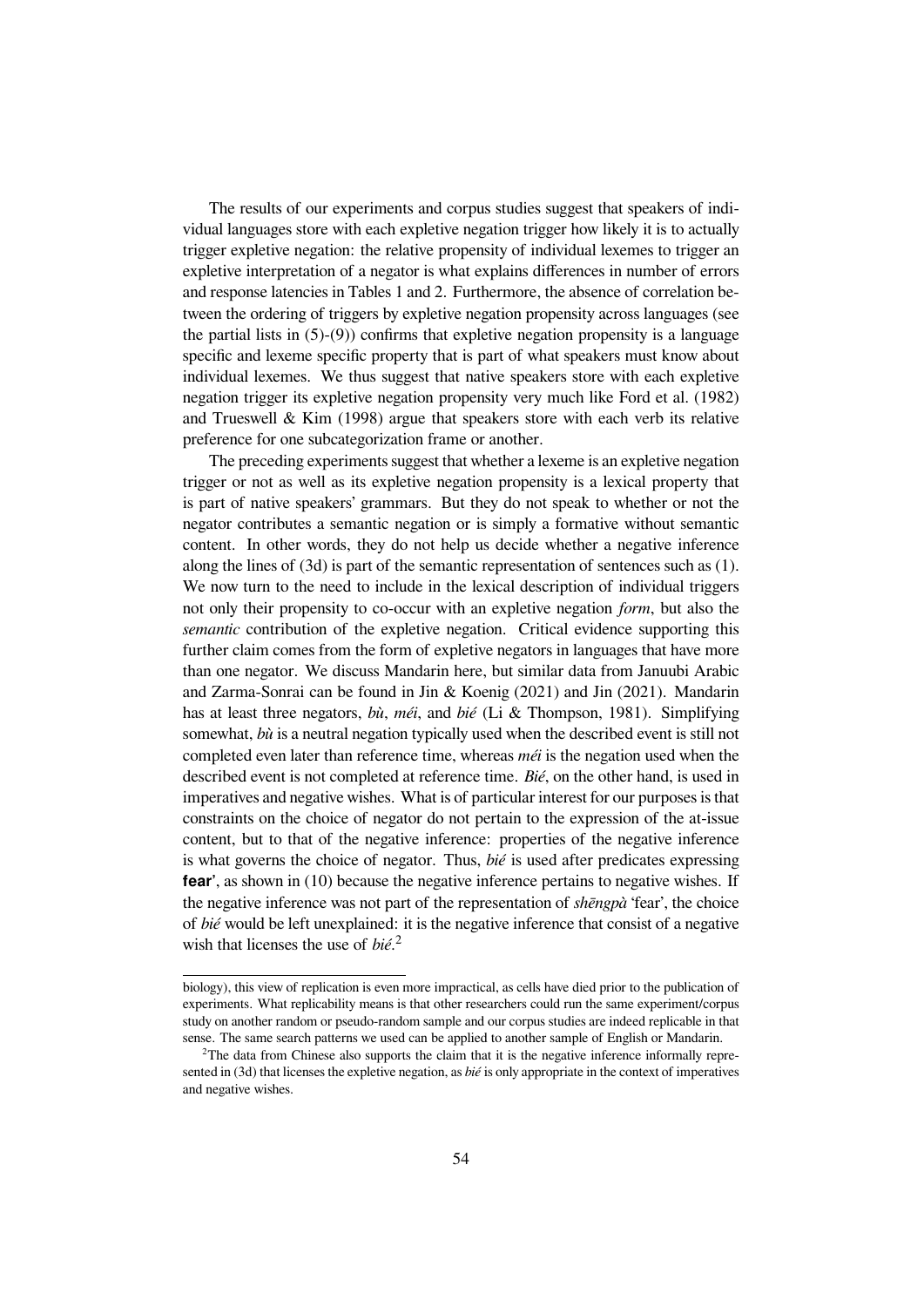(10) xǔduō rén many people PROG for zài wèile xuéyè hé shìyè nǔlì-zhe, study and career work.hard-PROG fear shēngpà zìjǐ self **bié** IMP.NEG PASS world eliminate-COMPL bèi shìjiè táotài-diào. 'Many people are working hard in their studies and careers for fear that they might be out of step with the world.'

Similarly, the form of the negator for *qián* 'before' differs depending on whether the negation is expletive or logical, as predicted by the rules for choice of negator. Consider (11) and (12). The negation in (11) is expletive, so the sentence means that the export had not started at reference time (this is the negative inference) and the negator must therefore be *méi*. The negation in (12), on the other hand, is logical, so the sentence means that the end of the exports will take place later than reference time and the negation must be *bù*. The Chinese data in (10)-(12) supports the claim that expletive negation must be part of the representation of individual triggers, as the meaning that is relevant for the selection of negator (e.g., *bié* in (10)) depends on the specific negative inference triggered by the matrix verb. *Shēngpà* 'fear'—not *qián* 'before'—entails a negative inference that is a negative wish that provides the appropriate context for the use of *bié*. Conversely, only for the complement clause of *qián* 'before'—not that of *shēngpà* 'fear'—does the issue of when the described event does not hold makes sense.

(11) (Context: Since we started exporting our products to the US last year, our profits have quadrupled)

qíshí, hái **méi** in.fact still PRF.NEG export before we chūkǒu qián wǒmen jiù already can predict this néng yùjiàn zhège jiéguǒ le. result PFV

'In fact, we could already predict this result before we exported.' (Not exporting is true at reference time = past of argument proposition of *before*)

(12) (Context: Since we stopped exporting our products to the US because of the trade war, our profits have plummeted greatly)

qíshí, **bù** in.fact IPFV.NEG export before we chūkǒu qián wǒmen jiù already can predict this result néng yùjiàn zhège jiéguǒ le.

PFV

'In fact, we could already predict this result before we stopped exporting.' (Not exporting is what will happen in future of reference time)

The data we just presented (and similar data from other languages) argues in favor of the view that negative inferences must be part of the semantic representation of sentences containing expletive negations. Taken together with the results of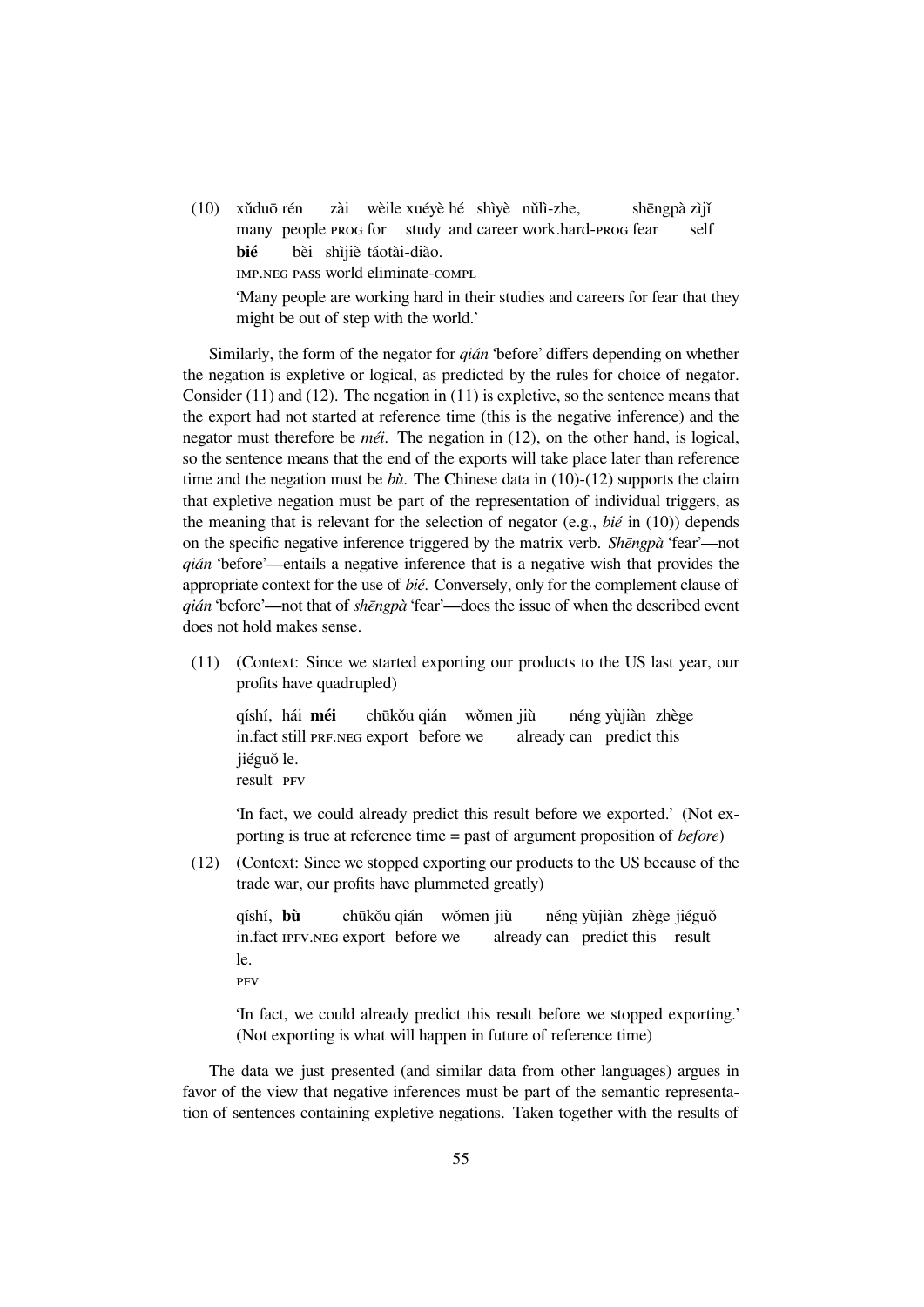our four experiments, it supports the hypothesis that expletive negation is part of the knowledge speakers have of individual triggers and contributes a negation to the semantic representation of clauses headed by triggers. In the rest of this paper, we show how semantic underspecification (in particular, Lexical Resource Semantics Richter & Sailer 2004; henceforth LRS) and structured meaning approaches (von Stechow 1991 and, more relevantly Potts 2005) make it relatively easy to state the constraints on the lexical description of triggers so that the negation contributed by expletive negations is not part of the argument proposition, but of the negative inference.

There are many possible ways of implementing the basic ideas we discuss below within LRS and, at this point, it is both unclear which one would fit best within the spirit of LRS and whether there is empirical data to choose between these implementations. We therefore outline the leading ideas and one possible implementation and simply allude to other options. Our analysis relies on several assumptions we explicate below. First, we treat the negative inference as a non-at-issue content, following Potts (2005) (see Hasegawa & Koenig 2011 and Sailer & Am-David 2016 for some previous work in Lexical Resource Semantics that tackles non-at-issue content). Such an assumption is required to avoid incoherence: the speaker of (1) cannot both fear that a new director will be elected and that a new director will not be elected. By separating at-issue content, what the speaker fears, and non-at-issue content (what (s)he wishes were not the case), we eschew ascribing incoherence to the speaker.

The second assumption we make is that semantic composition within the argument proposition proceeds as expected. So, the meaning of the complement clause *que no escullin nou director* 'that they would not elect a new director' in (1) is the same as it would be were it the complement of a non-expletive negation trigger. Our main motivation for this second assumption is that since the semantic oddity of expletive negation lies in the trigger itself, we can minimize changes to standard semantic composition by restricting those changes to the trigger and respect assumptions of locality and context-freeness of semantic composition within the trigger's complement: semantic composition within the complement does not have to "know" the complement's meaning serves as an argument of an expletive negation trigger.

Our third assumption is that expletive negation triggers come in two forms, one where they behave as expletive negation triggers and the second where they do not. This assumption is motivated by the fact that expletive negation is never required in the languages we focus on in this paper (although it is in some environments and in some languages as Jin 2021 discusses). So, we need to allow for so-called expletive negation triggers not to trigger expletive negation in some case and take argument propositions that contain a *logical* negation. In other words, a negation in the complement of a trigger is no necessarily expletive. Given the lexicalist stance of HPSG, this means that there are two variants of the lexeme for *temo* 'I fear' in Catalan, one that takes an expletive negation and the other that does not. Our lexical treatment of the alternation between expletive and non-expletive uses of triggers is corroborated by the lexical nature of the frequency with which expletive negation is produced in our English and Mandarin corpus studies or the frequency of expletive negation interpretation of negators occurring in the complement of triggers in our four exper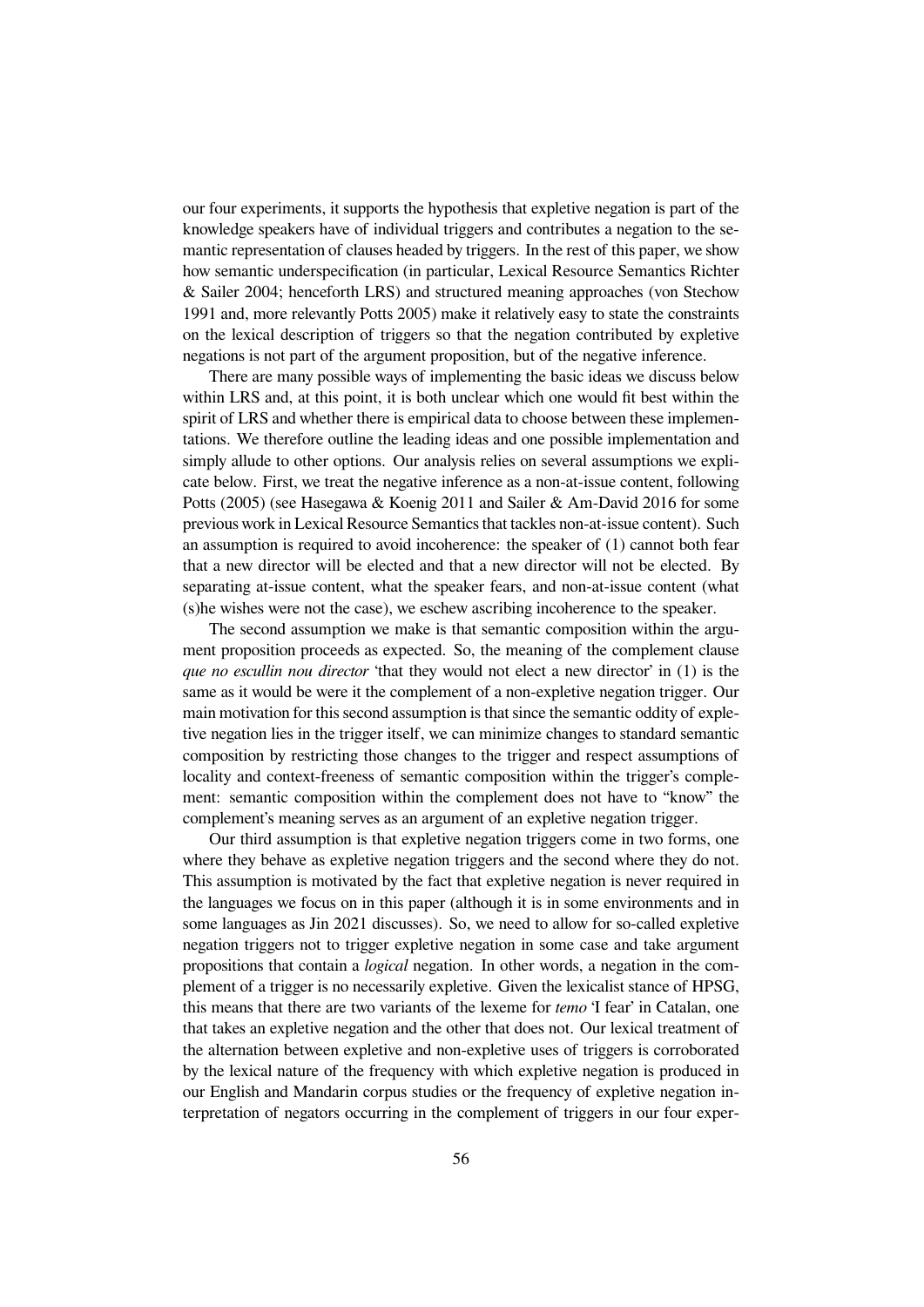iments. Different verbs have different preferences for expletive negation uses and these preferences are both language and lexeme specific. The upshot of our two lexeme variants assumption is that we need to distinguish *the class of expletive negation triggers*, i.e. the set of verbs that license the occurrence of an expletive negation in their complement, and *expletive negation uses of these triggers* in sentences where an expletive negation actually occurs.

To model the alternation between expletive negation and non-expletive negation uses of triggers as well as the difference between non-triggers and triggers (only the latter can have expletive negation uses and are subject to the special semantic composition rule we detail below), we propose that expletive negation triggers have a non-atomic lexical identifier (LID) value, as shown in (13), where the sort *en-trigger* is a property of expletive negation triggers and the EN feature specifies whether a particular occurrence of a trigger includes an expletive negation or not. In other words, [EN *-*] means that the complement of a trigger does not include an expletive negation whereas  $\left[\text{EN } + \right]$  does. Triggers in all languages we discuss in this paper are unspecified for the EN feature.

(13)  $\begin{vmatrix} en-trigger \\ EN \ bookdan \end{vmatrix}$ 

As mentioned, we assume that semantic composition proceeds as usual within the argument proposition and that there is a special composition rule for the combination of a trigger and its complement. The leading idea of this special composition rule is given in (14), where  $\neg \alpha$  is (the relevant part of) the external semantic content of the complement.

(14) When composing  $\ldots \neg \alpha \ldots$  with a trigger,  $\alpha$  is the argument proposition of the trigger's MAIN content and  $\neg \alpha$  is part of a non-at-issue proposition.

The effect of this special composition rule is provided in (15), where *P* stands for the predicate or operator denoted by the trigger. Intuitively speaking, the entry for triggers that are used expletively takes apart the content of their complement, with the negation becoming part of a non-at-issue content and the scope of the negation being the argument of the predicate denoted by the trigger (the value of MAIN).

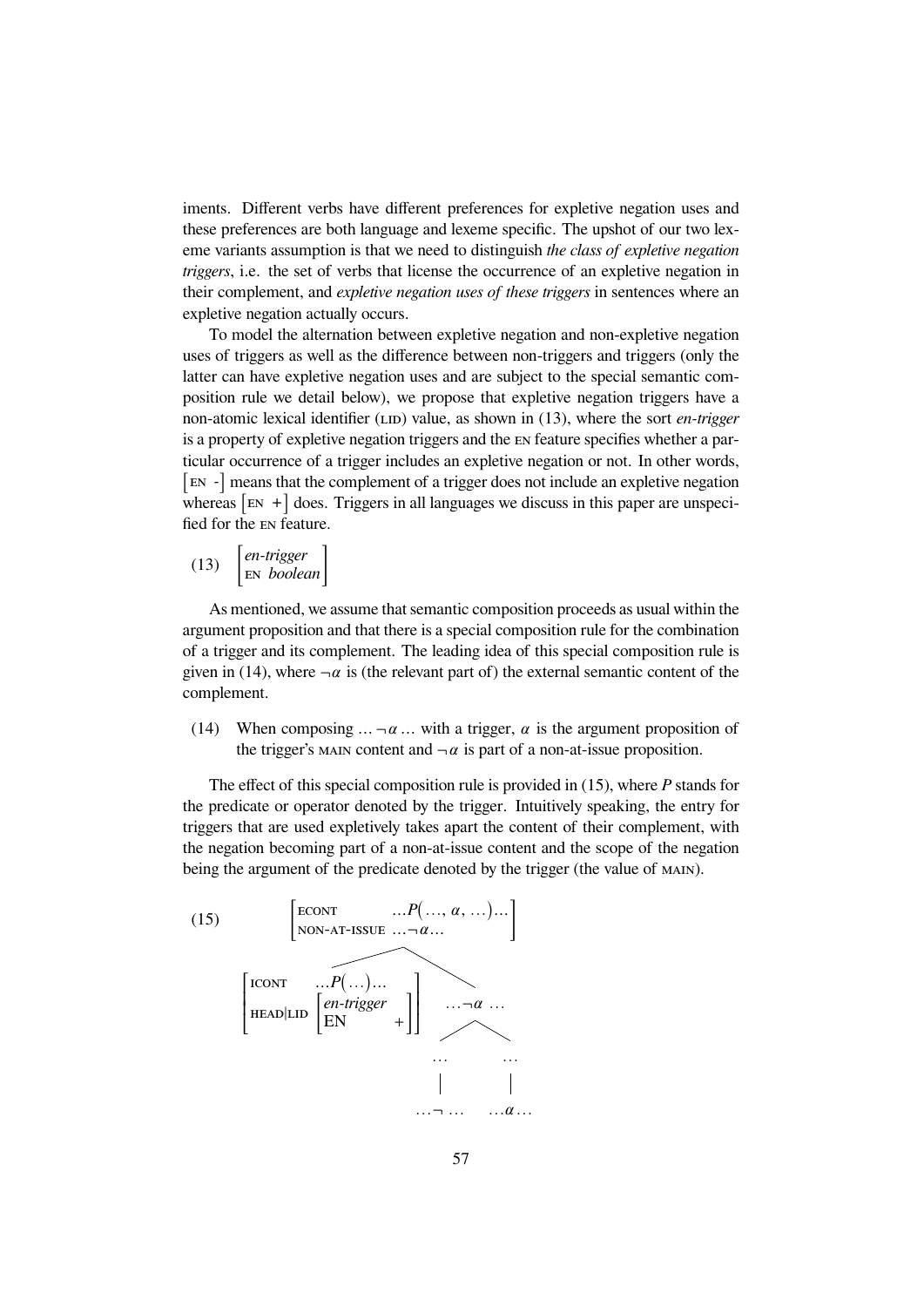The sort for expletive negation tiggers *qua* triggers is provided in (16).

$$
(16) \begin{bmatrix} EN-trigger-Lxm \\ \text{HEAD|LD} & \begin{bmatrix} en-trigger \\ EN & + \end{bmatrix} \\ \text{STNSEM|LOCAL|CAT|ARG-ST} & \dots & \begin{bmatrix} e & -trigger \\ EN & + \end{bmatrix} \\ \text{CONT|MAN} & P \\ \text{SEM} & \begin{bmatrix} I & \mathbf{CONT} & \mathbf{A} \\ \mathbf{N} & -\mathbf{CONT} & \langle \dots, \gamma, \dots \rangle \end{bmatrix} \\ \text{PEM} & \begin{bmatrix} I & \mathbf{CONT} & \mathbf{A} \\ \mathbf{N} & -\mathbf{CONT} & \langle \dots, \gamma, \dots \rangle \end{bmatrix} \end{bmatrix}
$$

The  $+$  value of the  $EN$  feature means that the lexeme is used expletively. The entry says that the external content of one of the syntactic arguments of the lexeme much be of the form  $\neg \alpha$ . The constraints below the AVM ensure that only  $\alpha$  (not the negation) is the argument of the predicate P denoted by the lexeme and that  $\neg \alpha$  is part of the non-at-issue content  $\gamma$ . The entry in (16) ensures that although the negation is part of the external content of the complement, it is not part of the at-issue semantic content of the sentence headed by the trigger, but is part of its non-at-issue content.

Note that the lexeme description in (16) violates the feature geometry argued for in Sailer (2004) who splits the content of an expression—which is part of the value of the SYNSEM attribute—and its semantics, the value of an additional SEM attribute which is not part of the value of synsem, as shown in  $(17)$  (we follow more recent terminology, see Iordǎchioaia & Richter 2015, and use the feature name SEM rather than LOGICAL-FORM that Sailer used).

(17) 
$$
\begin{bmatrix} \text{SYNSEM} & \text{[LOCAL [CONTENT content]}] \\ \text{SEM} & \begin{bmatrix} lrs \\ \text{EXT-CONT} & me \\ \text{INT-CONT} & me \\ \text{PARTS} & list(\text{ME}) \end{bmatrix} \end{bmatrix}
$$

The feature geometry represented in (17) does not make the external content of the complement "visible" to the trigger lexeme, as it is not part of the SYNSEM of that complement. While the lexical treatment of the special composition rule associated with expletive negation triggers seems warranted, it is not the only possibility. An alternative approach to the revised feature geometry we assume in (16) would be to add a clause to the Semantics Principle of LRS that would target phrases headed by an expletive negation trigger. While we do not know of major obstacles to this alternative approach to composing the meaning of triggers with that of their complements, the lexical treatment we provide is somewhat simpler, as there are several different kinds of negative inferences for different classes of triggers, as we show below, and any additional clause of the Semantics Principle would have to distinguish between these various lexical subclasses, i.e. to replicate that lexical classification.

Jin & Koenig (2021) show that different negative inferences are associated with different classes of triggers. From a semantic composition perspective, we need to distinguish at least three broad classes of negative inferences. For one class of triggers, the negative inference is simply  $\neg \alpha$  in (16). For another class of triggers  $\neg \alpha$  is a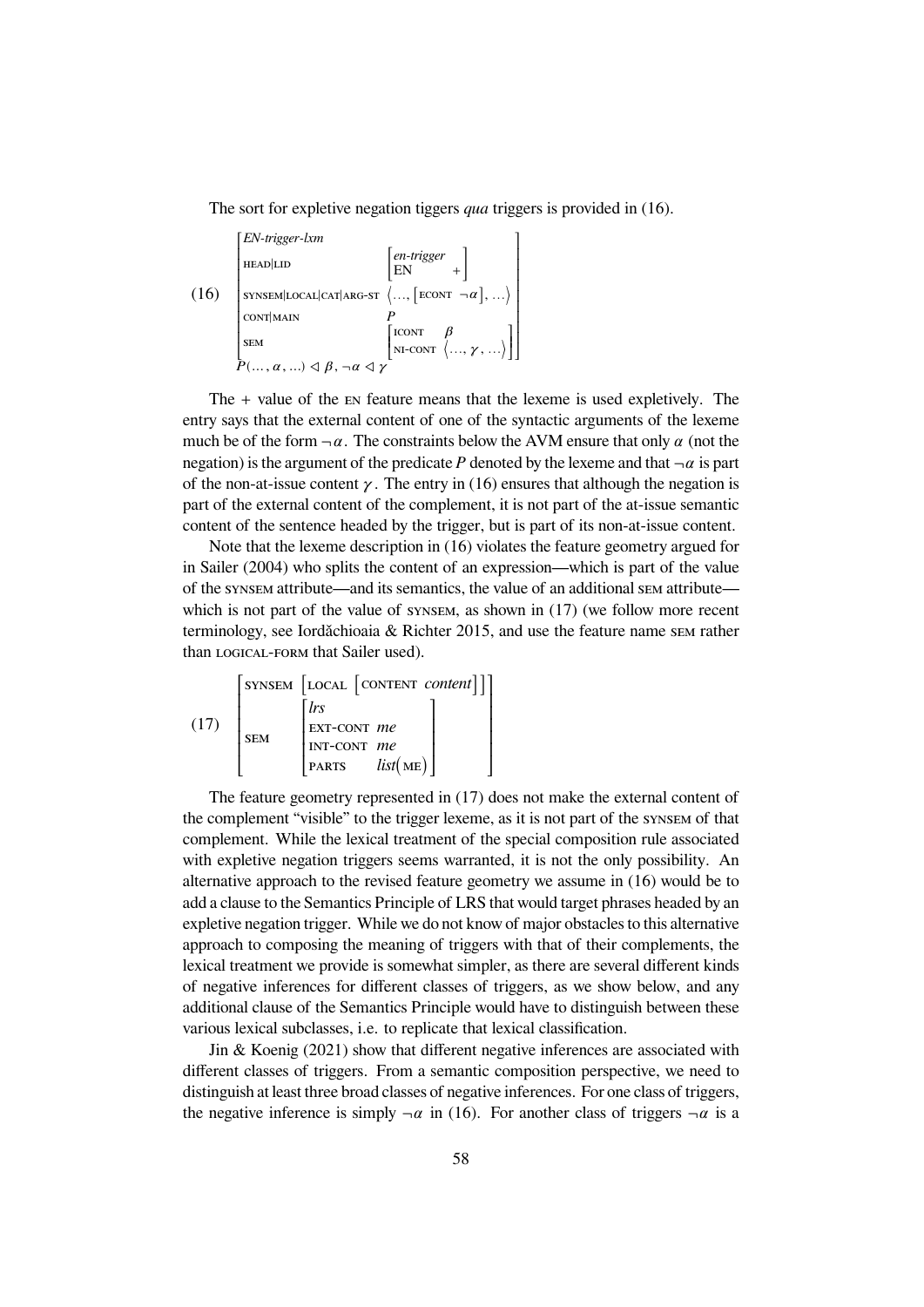proper subpart of the negative inference and the part that is distinct from  $\neg \alpha$  is part of the meaning of the complement. Finally, for yet another class of triggers  $\neg \alpha$  is a proper subpart of the negative inference, but the part that is distinct from  $\neg \alpha$  is not part of the meaning of the complement; it is contributed by the trigger itself. We consider each case below.

For many triggers the negative inference *is* the negative proposition  $\neg p$ . For those triggers, the non-at-issue content is simply the negation of the trigger's argument proposition. *Before* in English and other languages is such a trigger. (18) represents the relevant information of the + and − EN variants of *before*. Critically, these two variants differ on the value of the attribute EN, which encodes whether *before* occurs in an expletive negation context or not and whether the argument of **before'** is part of a negated non-at-issue content  $(\neg \alpha)$  or not. (We ignore representation of reference time for ease of exposition.)

(18) 
$$
\begin{bmatrix} \text{before1} \\ \text{Heap} \\ \text{sem} \end{bmatrix} \begin{bmatrix} \text{en-trigger} \\ \text{EN} \\ \text{EN} \end{bmatrix} - \begin{bmatrix} \text{en-trigger} \\ \text{EN} \\ \text{ICONT} \end{bmatrix} \begin{bmatrix} \text{before2} \\ \text{Heap} \\ \text{EN} \end{bmatrix} \begin{bmatrix} \text{en-trigger} \\ \text{EN} \\ \text{SEM} \end{bmatrix} + \begin{bmatrix} \text{on-integer} \\ \text{EN} \\ \text{N1-CONT} \end{bmatrix} \begin{bmatrix} \text{on-integer} \\ \text{IN} \\ \text{N1-CONT} \end{bmatrix}
$$

For other triggers the negative inference properly includes the negative proposition. If we informally represent the negative inference as  $Op(\ldots \neg p \ldots)$ , two options are possible. For one subclass to which *fear* and its corresponding lexical items in other languages belong (lit 'not-want'),  $Op$  remains unexpressed (even if it matters for the choice of negator, as we saw in the case of Mandarin). Thus, the main predicate of the trigger's complement is a proper part of the positive proposition, but **want'** is not. The + and − EN variants of *fear* are provided in (19).

(19) 
$$
\begin{bmatrix} \text{fear1} \\ \text{HEAD|LID} \\ \text{SEM} \end{bmatrix} \begin{bmatrix} \text{en-trigger} \\ \text{EN} \\ \text{ICONT} \end{bmatrix} = \begin{bmatrix} \text{fan2} \\ \text{HEAD|LID} \\ \text{EN} \end{bmatrix} \begin{bmatrix} \text{far2} \\ \text{ERAD} \\ \text{EN} \end{bmatrix} + \begin{bmatrix} \text{en-trigger} \\ \text{EN} \\ \text{IN} \end{bmatrix} + \begin{bmatrix} \text{en-trigger} \\ \text{IN} \end{bmatrix} + \begin{bmatrix} \text{len-trigger} \\ \text{IN} \end{bmatrix} + \begin{bmatrix} \text{IN} \\ \text{IN} \end{bmatrix} \begin{bmatrix} \text{IN} \\ \text{IN} \end{bmatrix} + \begin{bmatrix} \text{IN} \\ \text{IN} \end{bmatrix} \begin{bmatrix} \text{IN} \\ \text{IN} \end{bmatrix} + \begin{bmatrix} \text{IN} \\ \text{IN} \end{bmatrix} \begin{bmatrix} \text{IN} \\ \text{IN} \end{bmatrix} \begin{bmatrix} \text{IN} \\ \text{IN} \end{bmatrix} \begin{bmatrix} \text{IN} \\ \text{IN} \end{bmatrix} + \begin{bmatrix} \text{IN} \\ \text{IN} \end{bmatrix} \begin{bmatrix} \text{IN} \\ \text{IN} \end{bmatrix} \begin{bmatrix} \text{IN} \\ \text{IN} \end{bmatrix} + \begin{bmatrix} \text{IN} \\ \text{IN} \end{bmatrix} \begin{bmatrix} \text{IN} \\ \text{IN} \end{bmatrix} \begin{bmatrix} \text{IN} \\ \text{IN} \end{bmatrix} + \begin{bmatrix} \text{IN} \\ \text{IN} \end{bmatrix} \begin{bmatrix} \text{IN} \\ \text{IN} \end{bmatrix} \begin{bmatrix} \text{IN} \\ \text{IN} \end{bmatrix} + \begin{bmatrix} \text{IN} \\ \text{IN} \end{bmatrix} \begin{bmatrix} \text{IN} \\ \text{IN} \end{bmatrix} \begin{bmatrix} \text{IN} \\ \text{IN} \end{bmatrix} + \begin{bmatrix} \text{IN} \\ \text{IN} \end{bmatrix} \begin{bmatrix} \text{IN} \\ \text{IN} \end{bmatrix} \begin{bmatrix} \text{IN} \\ \text{IN} \end{bmatrix} + \begin{bmatrix
$$

Finally, for some triggers, the part of the negative inference that is not the negative proposition  $(Dp)$  *is* expressed within the complement. Consider sentence (20). Jin & Koenig (2021) analyze the negative inference for this verb and other verbs in the same semantic class as conveying that the argument proposition  $\alpha$  violates the attitude holder's behavioral standards:  $\alpha$  is not the case in all possible worlds consistent with the attitude holder's behavioral standards (*bs*) (it shouldn't have happened) (we assume an analysis of attitude verbs along the lines of Heim 1992).

(20) I always thought he was the one for me and at this point of time I really regret that I shouldn't have gone for him. (Retrieved from: https://www.quora.com/What-is-the-cr aziest-thing-youve-done-for-love-and-do-you-re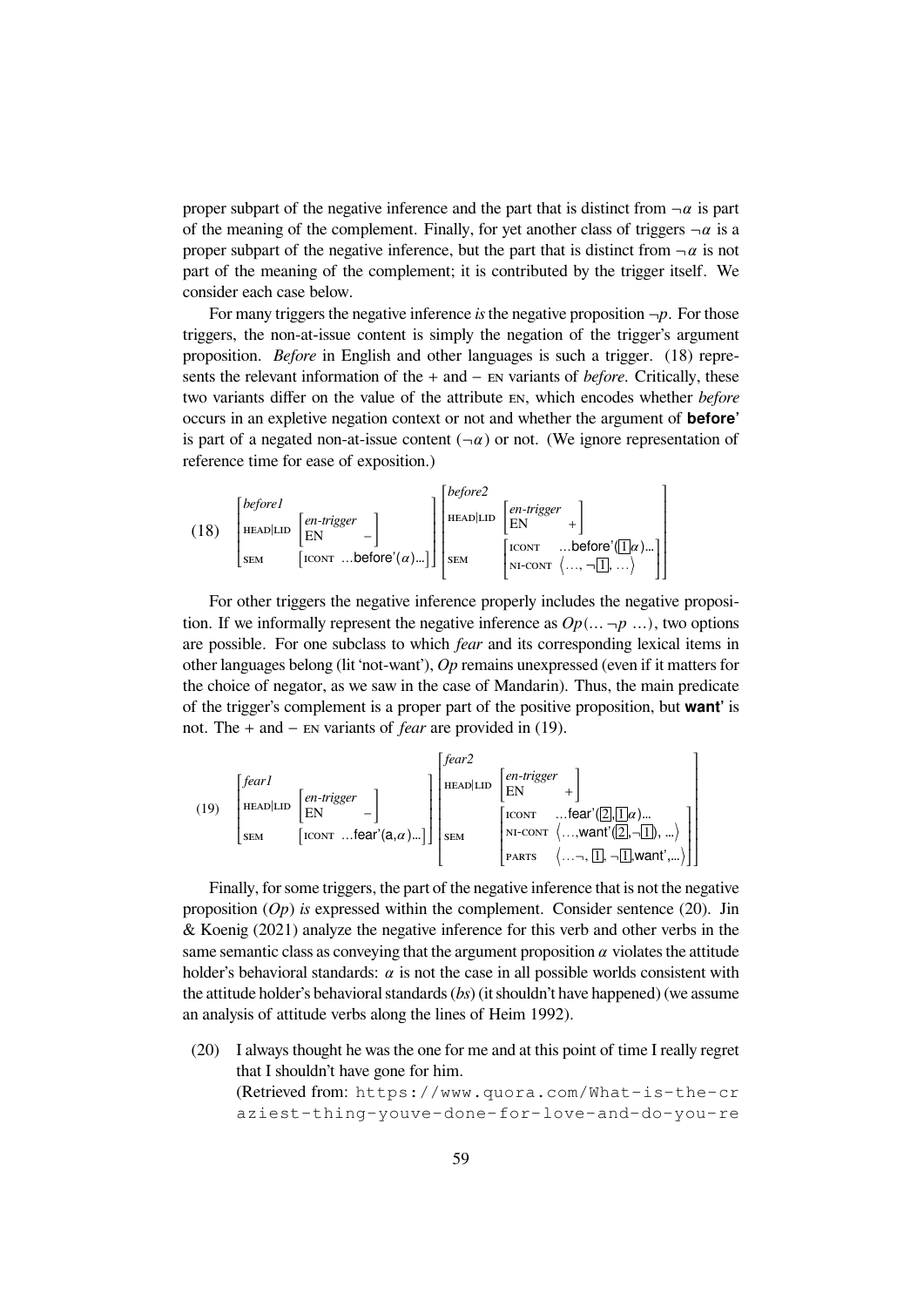gret-it-even-if-it-didnt-work-out, accessed 20 October 2019)

Interestingly, in all five languages we looked in detail at (Arabic, English, French, Mandarin, and Zarma-Sonrai, although the situation is more complex in the case of French), verbs that denote **regret'** or similar predicates can only co-occur with an expletive negation when their complement includes a modal verb or adverb that expresses the strong deontic modality which Jin & Koenig (2019, 2021) suggest are part of the negative inference. In (20), for example, the deontic operator denoted by *shouldn't* is not part of what the speaker regrets, as the overall context for (20) makes clear: what the speaker regrets is having gone for her boyfriend of four years. Thus, in this example, the part of the negative inference that is not part of  $\neg \alpha$ , namely the deontic operator  $(\Box_{hS})$  is expressed within the complement clause, in fact it is the main predicate of the EN trigger's complement. This means that the deontic operator included in the complement's external content, just like the negation, does not contribute to the at-issue content of the clause headed by the trigger. It only contributes to the non-at-issue negative inference associated with the trigger.

The expletive negation variant of *regret* is provided in (21). The verb's complement includes both the negation and the modality operator as per our assumption that semantic composition within the complement proceeds ordinarily. The external content of *I shouldn't have gone for him* in (20) includes both the negation and the modal necessity operator and takes the form  $\Box_{bs}$  -  $\Box$  in (21). But, the modal operator and the negation both become part of the non-at-issue content of *regret* and only the negation's argument  $(1)$  is included in the internal content of the verb.

$$
(21)
$$
\n
$$
\begin{bmatrix}\nregret2 \\
HEAD|LID \n\end{bmatrix}\n\begin{bmatrix}\nen-trigger \\
EN \\
\hline\n\end{bmatrix} + \n\begin{bmatrix}\nnorm &...regret'(a, \boxed{1})... \\
sum &... \\
NI-CONT \n\end{bmatrix} + \n\begin{bmatrix}\nnorm &...regret'(a, \boxed{1})... \\
NN-CONT \n\end{bmatrix} + \n\begin{bmatrix}\norm &...regret'(a, \boxed{1})... \\
NNP, \n\end{bmatrix} + \n\begin{bmatrix}\nSNI \n\end{bmatrix} + \n\begin{bmatrix}\nSNI \n\end{bmatrix} + \n\begin{bmatrix}\nSNI \n\end{bmatrix} + \n\begin{bmatrix}\nSNI \n\end{bmatrix} + \n\begin{bmatrix}\nSNI \n\end{bmatrix} + \n\begin{bmatrix}\nSNI \n\end{bmatrix} + \n\begin{bmatrix}\nSNI \n\end{bmatrix} + \n\begin{bmatrix}\nSNI \n\end{bmatrix} + \n\begin{bmatrix}\nSNI \n\end{bmatrix} + \n\begin{bmatrix}\nSNI \n\end{bmatrix} + \n\begin{bmatrix}\nSNI \n\end{bmatrix} + \n\begin{bmatrix}\nSNI \n\end{bmatrix} + \n\begin{bmatrix}\nSNI \n\end{bmatrix} + \n\begin{bmatrix}\nSNI \n\end{bmatrix} + \n\begin{bmatrix}\nSNI \n\end{bmatrix} + \n\begin{bmatrix}\nSNI \n\end{bmatrix} + \n\begin{bmatrix}\nSNI \n\end{bmatrix} + \n\begin{bmatrix}\nSNI \n\end{bmatrix} + \n\begin{bmatrix}\nSNI \n\end{bmatrix} + \n\begin{bmatrix}\nSNI \n\end{bmatrix} + \n\begin{bmatrix}\nSNI \n\end{bmatrix} + \n\begin{bmatrix}\nSNI \n\end{bmatrix} + \n\begin{bmatrix}\nSNI \n\end{bmatrix} + \n\begin{bmatrix}\nSNI \n\end{bmatrix} + \n\begin{bmatrix}\nSNI \n\end{bmatrix} + \n\begin{bmatrix}\nSNI \n\end{bmatrix} + \n\begin{bmatrix}\nSNI \n\end{bmatrix} + \n\begin{bmatrix}\nSNI \n\end{bmatrix} + \n\begin{bmatrix}\nSNI \n\end{bmatrix} + \n\begin{b
$$

Jin (2021) mentions that examples of expletive negation uses of *complain* in English behave like *regret* in including the deontic operator (as well as the expletive negation) in the complement clauses. Interestingly, the complement clause of *pà* 'fear' in Mandarin can include another negator than *bié*, namely *bú-yào* (lit. 'notwant'), as shown in (22). We analyze such examples like we did *regret*: the predicate **want'** is part of the external content of the complement clause, but is constrained to become part of the trigger's non-at-issue content similarly to what happens with the entry for *regret* in (21).

(22) wǒ dàoshì bú-yàojǐn, I though NEG-it.matters fear you NEG-want PASS I get.involved pà nǐ bú-yào bèi wǒ liánlèi. 'It doesn't matter to me. I'm just afraid that I might get you involved (in my thing).'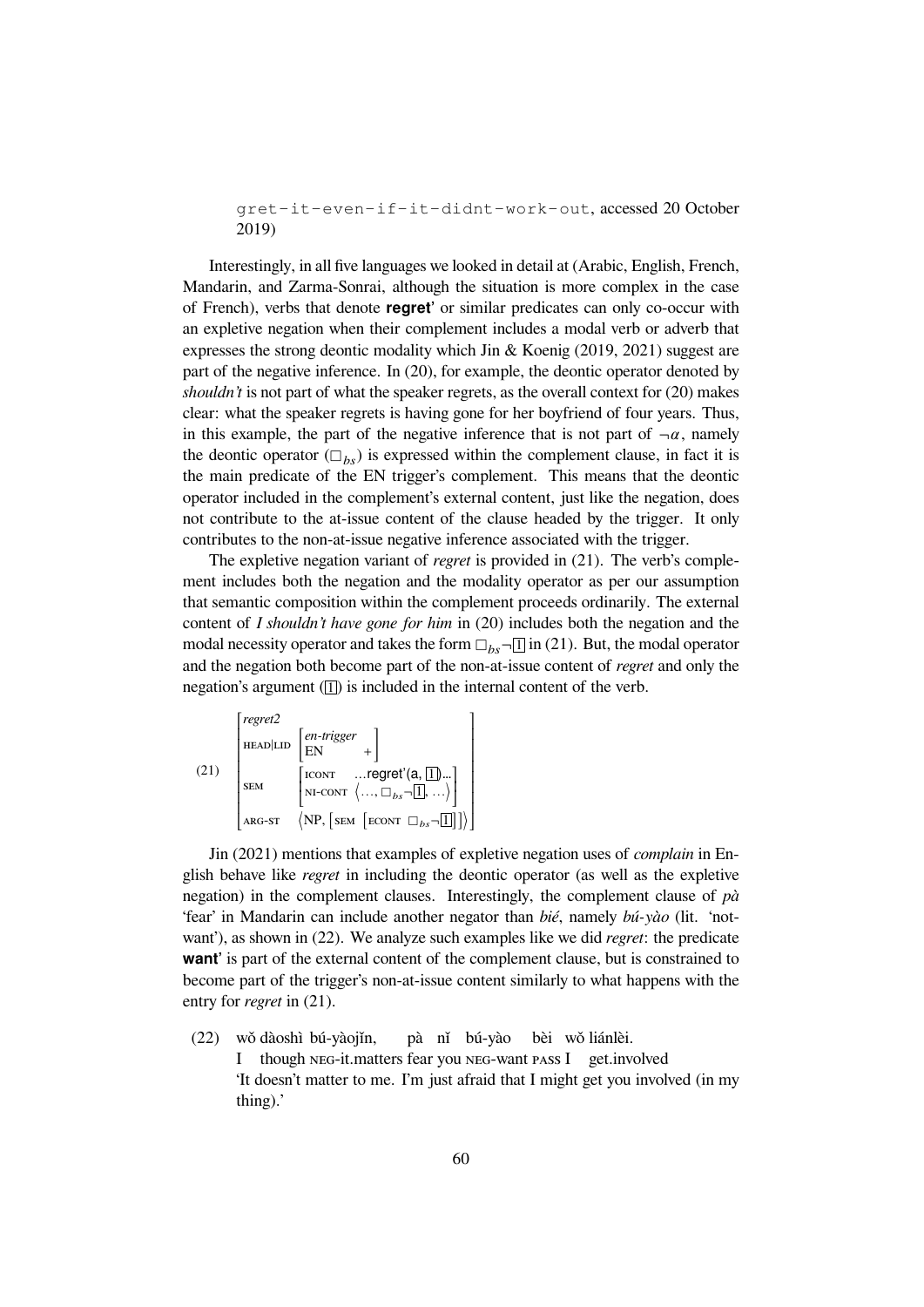(From an online novel; retrieved from: http://www.zhuzhudao.or g/book/55976/24090305.html)

The previous discussion has outlined how semantic composition works for three major classes of triggers identified by Jin & Koenig, those where the negative inference is the negation of the trigger's argument proposition, those where the negative inference includes additional material contributed by the trigger that remains unexpressed (some kind of operator incorporation—to extend the use of the notion of lexical semantic incorporation discussed in Jackendoff 1990), and finally those where the negative inference also includes additional material contributed by the trigger but that additional material is expressed within the complement. Critical to our analysis of all three cases is the assumption that the external content of the trigger's complement is picked apart and some of it becomes part of the trigger's at-issue internal content and some part of the trigger's non-at-issue content. This is what the semantic composition rule specific to expletive negation-trigger included in the sort in (16) ensures.

We now turn to a rather unique case, that of French *ne* and show how our analysis easily extends to that unusual case. Although French is typically cited when discussing expletive negation, it is unique. First, French uses two negators expletively. One is the modern French negation *(ne) …pas* (we put parenthesis around *ne* as it is not required, in fact rarely if ever present in colloquial spoken French, see Abeillé & Godard 2021, Chapter 10): *(ne) …pas* can be used expletively as argued for by Larrivée (1996) and confirmed by our experiment. The other is the old French negator *ne*. What is unique and, to our knowledge, unattested outside of French is that *ne* when it appears on its own in the complement of triggers is dedicated to marking expletive negation (see Muller 1991 for some other uses of *ne* in modern French outside of the scope of expletive negation triggers). The fact that French has a negator mostly dedicated to marking expletive negation explains that expletive negation has been noticed and discussed by French grammarians since the middle of the 18th century.

(23) J'ai I have fear that it NEG rain.SBJV peur qu'il ne pleuve. 'I fear that it will rain.'

Other than the fact that *ne* is a dedicated marker of expletive negation when occurring on its own within the complement of expletive negation triggers, French *ne* behaves just like negators in other languages we looked at both in terms of the triggers that license its occurrence or the modal expressions sometimes required for its occurrence (see Jin & Koenig 2021 and its Appendix for details). We therefore propose to locate the idiosyncrasy of French *ne* in the lexical properties of the negator itself. To capture the fact that this use of *ne* must co-occur with an expletive negation trigger (and the negation it contributes must thus be part of a non-at-issue content associated with the trigger), we employ the REV-SEL feature which has been used (sometimes under different names) whenever an expression is restricted to occur as dependent of a particular class of signs (see Bonami 2015 for its use to model periphrasis and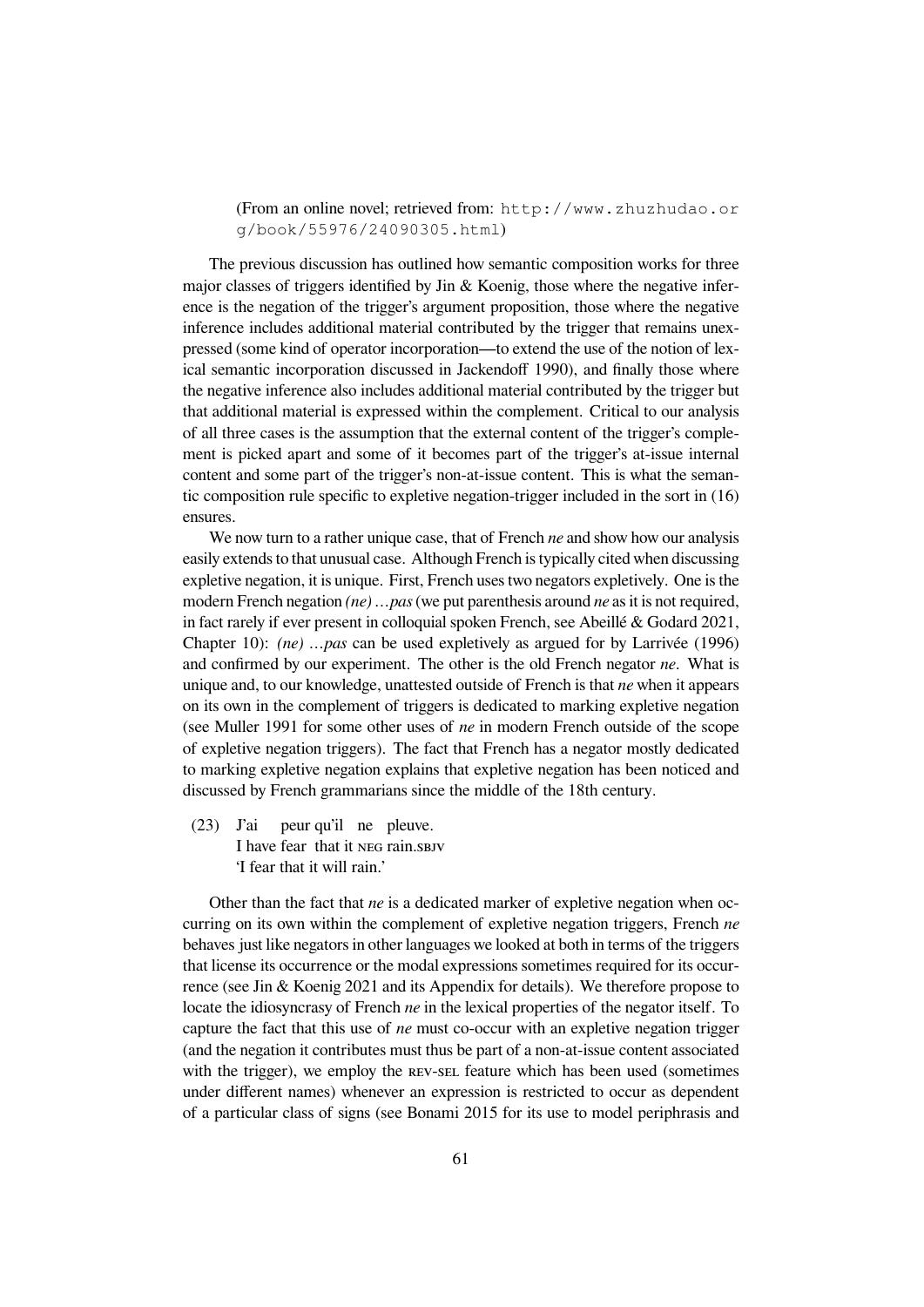Aguila-Multner & Crysmann 2020 for its use to model causatives in French). In other words, we propose that *ne* is lexically specified as modifying a verb that reverse selects for an expletive negation trigger (an expression whose LID contains the information  $[EN +]$ ). Since REV-SEL is a head feature, modifying a verb that reverse selects for an expletive negation trigger means that the complement clause itself reverse selects for an expletive negation trigger. $3$ 

The simplified entry in (24) provides the relevant part of the lexical entry for expletive *ne*. We assume this use of *ne* is a specific lexeme (hence its *expl-ne* LID). Critically, it is lexically specified to modify a verb that reverse selects a trigger that occurs in an expletive negative context (i.e., that is  $[EN +]$ ). As the REV-SELECT feature is a head feature, the clause headed by the verb expletive *ne* modifies itself reverse selects for a  $|E|$  + trigger. The Reverse Selection Principle proposed in Bonami (2015, 107) and provided in (25) ensures that the complement co-occurs with a word that includes  $\begin{bmatrix} \text{LD} & \text{EN} & + \end{bmatrix}$  in its inflectional feature set. An informal representation of how the lexical specification of a REV-SEL feature in the entry for expletive *ne* in (24) ensures it occurs as part of the complement of a trigger that is used expletively is provided in (26).

(24) 
$$
\begin{bmatrix} \expl\text{-}ne\text{-}wd \\ \text{CAT} \\ \text{COMT} \\ \text{COMTENT} \begin{bmatrix} \text{HEAD} & \text{LID} & \expl\text{-}ne \end{bmatrix} \\ \text{MOD} & \text{LID} \begin{bmatrix} \text{LID} & \text{LID} & \text{LID} & \text{LID} & \text{LID} \\ \text{LID} & \text{LID} & \text{LID} & \text{LID} & \text{LID} \end{bmatrix} \end{bmatrix}
$$

(25) "*Reverse Selection Principle*:

If a word  $w$  carries a reverse selection requirement  $s$  in its REV-SEL, then  $s$  must be token-identical to the INFL value of a word  $w'$  selecting for a projection of ." (Bonami, 2015, 107)





Nothing else needs to be said about French expletive *ne*, since aside from its restricted context of occurrence (and its consequent overwhelming expletive inter-

<sup>&</sup>lt;sup>3</sup>Berthold Crysmann (p.c.) points out that many scholars assume *ne* to be an affix. Under such an analysis, the presence of the REV-SELECT feature on the complement clause's main verb would be the result of a lexical rule that introduces the negative meaning together with the relevant morphosyntactic features on the complement clause's verbal head. Nothing substantial depends on the choice of a morphological or syntactic analysis of French expletive *ne*.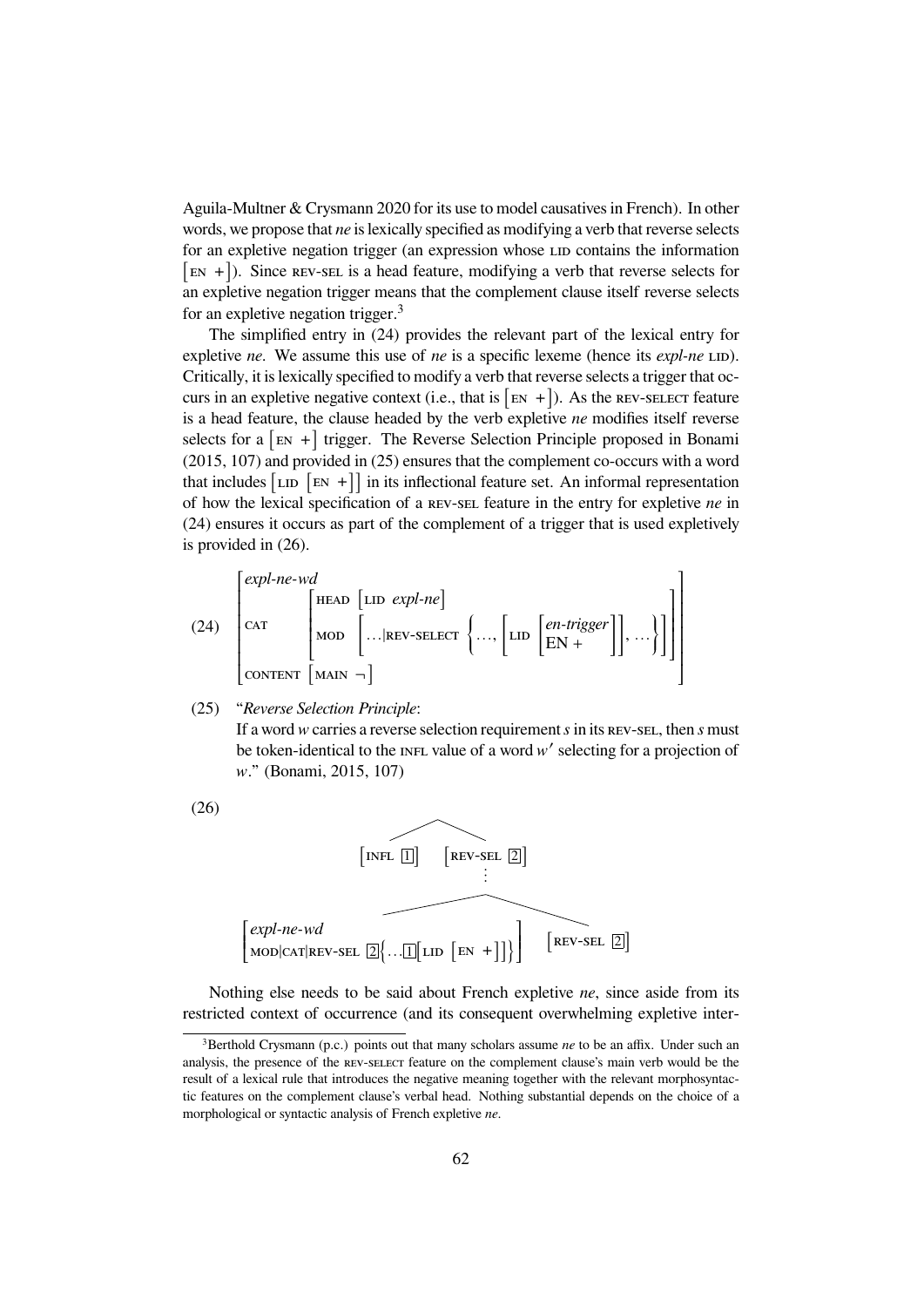pretation by participants in our experiments), expletive uses of French *ne* are just like expletive uses of English *not*.

Jin & Koenig (2021) have shown that expletive negation occurs rather widely in languages of the world and in very similar environments. They propose that a negative inference from, typically, the lexical meaning of a verb, preposition, or adposition/adverb acts as the licensor of expletive negation. In this paper, we examined whether and how negative inferences—and, more generally, expletive negation—is represented in the grammar of natural languages. We first provided two pieces of evidence that expletive negation is part of the lexical representation of triggers in individual languages and that it is treated as a true negator, not some semantically vacuous formative. The results of four experiments in English, French, Mandarin, and Spanish showed that native speakers of these languages differ in how likely they are to interpret expletively a negator in the complement of a trigger and that different triggers lead to different likelihood of being interpreted expletively. Both facts suggest that speakers of individual languages associate with each trigger something like the frequency of an expletive interpretation of negators occurring in the complement, just as they associate with verbs the relative frequency of individual syntactic frames. The data on the choice of negators in languages like Mandarin also shows that expletive negation must be treated as a negation, as properties of the negative inference (which contains a negation operator) motivate the form of the expletive negation.

In the second part of this paper, we have outlined an analysis of expletive negation within HPSG using Lexical Resource Semantics. We proposed an expletive negation trigger specific composition rule whereby only the argument of the negation included in the external content of the trigger's complement becomes the argument of the trigger's MAIN content and the negation becomes part of the non-at-issue negative inference associated with each trigger. We discussed three classes of triggers that differ in both the nature of the negative inference and whether material that is only part of the negative inference (aside from the negation) appears in the complement or not. Finally, we provided an analysis of French expletive *ne* whereby it reverse selects (through modification of the complement's main verb) for an expletive negation trigger, thus explaining its dedicated use to mark expletive negation when occurring on its own in the complement of triggers.

Stepping back from the particulars of our analysis, we offer a couple of concluding remarks. First, it is worth pointing out that the semantic rule we propose for composing the meaning of triggers and the meaning of their complements depends on the descriptive stance of Lexical Resource Semantics—i.e., the idea that semantic constraints are descriptions of formulas rather than formulas (an idea shared by most if not all approaches to semantic underspecification). A descriptive stance is critical here because our analysis requires "shipping" the negation that is part of the complement's content to the non-at-issue content of the trigger and having the rest of the (external) content of the complement become the argument of the predicate denoted by the trigger: the entry for triggers must therefore be able to make reference to parts of formulas. The same is true for the part of the negative inference which is included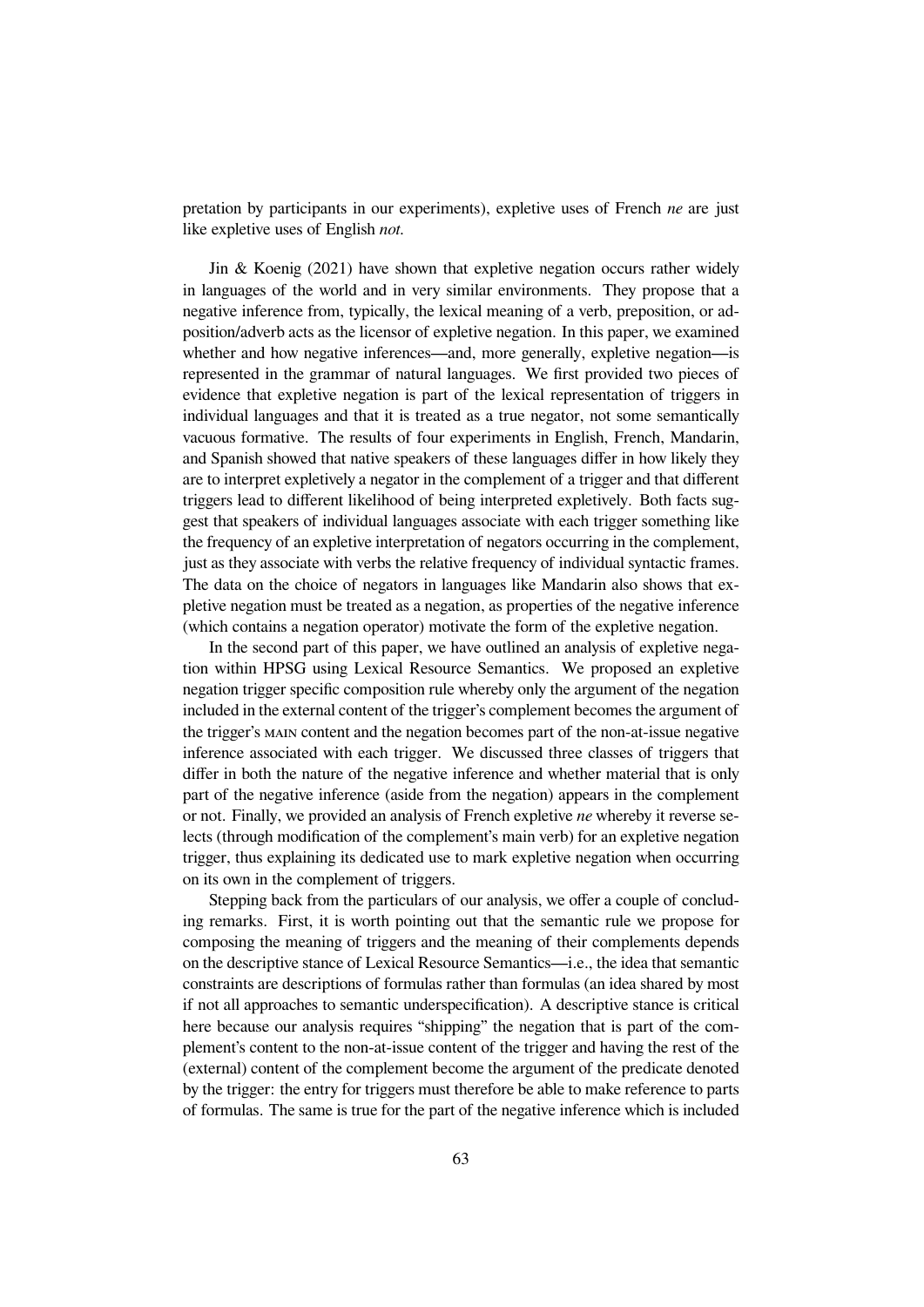in the complement but is not part of the at-issue content, such as *shouldn't* in (20).

Second, despite its success in modeling expletive negation, our analysis leaves several questions unanswered that the data we have at our disposal do not allow us to answer. We only mention one in closing for reasons of space. Manfred Sailer (p.c.) asked why we do not include the negative inference in the external content of expletive negation triggers (and the clause they head) along the lines of the analysis of definite descriptions proposed in Sailer  $\&$  Am-David (2016). If we were to follow Sailer & Am-David's proposal, the external content of clauses headed by expletive negation triggers would be of the form informally represented in (27) where **Neg\_inf** stands for the negative inference and **At** issue is the at-issue content of triggers (and the clause they head).

## (27) **Neg\_inf** ∧ **At\_issue**

We know of no issue with such an approach as long as **Neg\_inf** does not interact with scopal operators within the at-issue content, which seems straightforward to achieve given the principles for retrieval of non-at-issue content proposed in Sailer & Am-David. Such an extension of the analysis we propose would have the added benefit to make it easier to maintain the relation between semantic parts and external content according to which "every element of the utterance's PARTS list is a subexpression of the EXCONT value" (Richter & Kallmeyer, 2009, 47). We did not include a constraint within entries for expletive negation triggers that the external content of trigger is of the form in (27), as whether this is the way to go depends on how to model non-at-issue content within LRS. To cite but one of the issues that would have to be resolved and that we do not wish to take a stand on, Sailer & Am-David conjoin conventional implicatures with at-issue content rather than assume with Potts (1975) (and Karttunen & Peters 1979) that conventional implicatures are part of another dimension of meaning. Additionally, the exact status of negative inferences—aside from their being non-at-issue—is unclear to us. In most cases, negative inferences are entailments due to the meaning of triggers and thus do not behave like traditional conventional implicatures. More importantly, since **At\_issue** in (27) entails in most cases **Neg inf**, we are not sure what the point of the conjunction would be, aside from maintaining the current understanding of the External Content Principle. Until questions we just raise are answered, we think it better to not commit to how–if at all—the at-issue and non-at-issue content of expletive triggers combine.

## **References**

- Abeillé, Anne & Daniéle Godard. 2021. *Grande grammaire du Français*. Paris: Actes Sud.
- Aguila-Multner, Gabriel & Berthold Crysmann. 2020. An inside-out approach to French causatives. In Stefan Müllerller & Anke Holler (eds.), *Proceedings of the 27th international conference on Head-driven phrase structure grammar*, 5–25. Stanford, CA: CSLI Publications.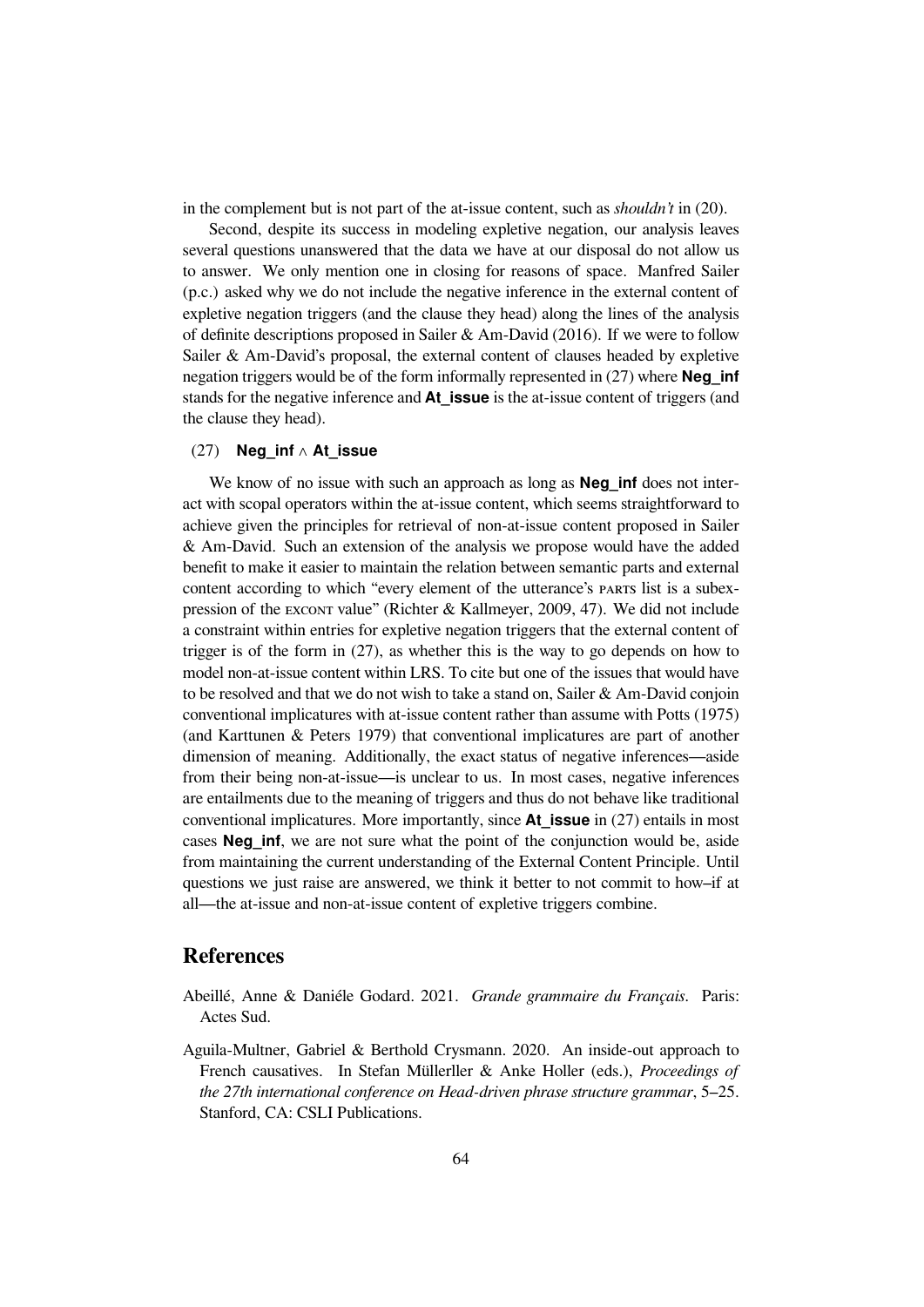Bonami, Olivier. 2015. Periphrasis as collocation. *Morphology* 25(1). 63–110.

- Dell, Gary. 1986. A spreading-activation theory of retrieval in sentence production. *Psychological Review* 93(3). 283–321.
- d'Olivet, L'Abbé. 1767. *Remarques sur la grammaire françoise*. Paris: Frères Barbou.
- Espinal, Maria Teresa. 2000. Expletive negation, negative concord and feature checking. *Catalan Working Papers in Linguistics* 8. 47–69.
- Ford, Marilyn, Joan Bresnan & Ronald Kaplan. 1982. A competence-based theory of syntactic closure. In Joan Bresnan (ed.), *The mental representation of grammatical relations*, 727–796. Cambridge, MA: MIT Press.
- Glucksberg, Sam, Patricia Gildea & Howard B. Bookin. 1982. On understanding nonliteral speech: Can people ignore metaphors? *Journal of Verbal Learning and Verbal Behavior* 21(1). 85–98.
- Hasegawa, Akio & Jean-Pierre Koenig. 2011. Focus particles, secondary meanings, and lexical resource semantics: The case of japanese *shika*. In Stefan Müller (ed.), *Proceedings of the hpsg 2011 conference*, 81–101. Stanford, CA: CSLI Publications.
- Heim, Irene. 1992. Presupposition projection and the semantics of attitude verbs. *Journal of Semantics* 9. 183–221.
- Horn, Lawrence. 2010. Multiple negation in English and other languages. In Lawrence Horn (ed.), *The expression of negation*, 111–148. Berlin: De Gruyter Mouton.
- Iordǎchioaia, Gianina & Frank Richter. 2015. Negative concord with polyadic quantifiers: The case of Romanian. *Natural Language and Linguistic Theory* 33(2). 607–658.
- Jackendoff, Ray. 1990. *Semantic structures* (Current Studies in Linguistics 18). Cambridge, MA: MIT Press.
- Jin, Yanwei. 2021. *Negation on your mind: A cross-linguistic and psycholinguistic study of expletive negation*. Buffalo, NY: University at Buffalo dissertation.
- Jin, Yanwei & Jean-Pierre Koenig. 2019. Expletive negation in English, French, and Mandarin: A semantic and language production model. In Christopher Piñón (ed.), *Empirical issues in syntax and semantics 12*, 157–186. Paris: CNRS.
- Jin, Yanwei & Jean-Pierre Koenig. 2020. English speakers produce and understand expletive negation. In Stephanie Denison, Michael Mack, Yang Xu & Blair C. Armstrong (eds.), *Proceedings for the 42nd annual meeting of the Cognitive Science Society*, 2870–2876. Toronto, ON: Cognitive Science Society.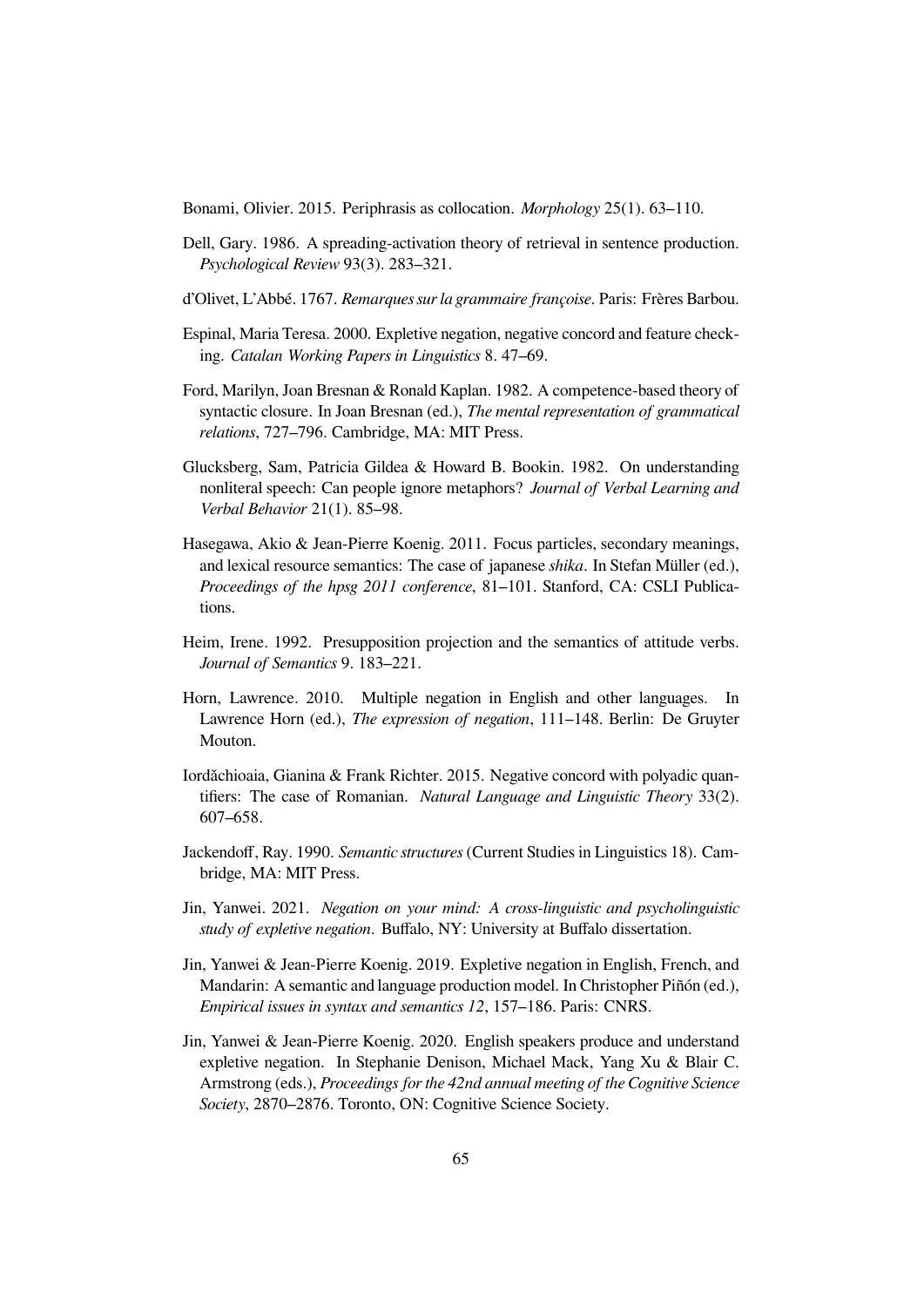- Jin, Yanwei & Jean-Pierre Koenig. 2021. A cross-linguistic study of expletive negation. *Linguistic Typology* 25(1). 39–78.
- Karttunen, Lauri & Stanley Peters. 1979. Conventional implicature. In Choon-Kyu Oh & David A. Dinneen (eds.), *Syntax and semantics 11: Presupposition*, 1–56. New York: Academic Press.
- Kilgarriff, Adam. 2007. Googleology is bad science. *Computational Linguistics* 33(1). 147–151.
- Langacker, Ronald. 1987. *Foundations of cognitive grammar*, vol. 1. Stanford, CA: Stanford University Press.
- Larrivée, Pierre. 1996. *Pas* explétif. *Revue Romane* 31. 19–28.
- Li, Charles N. & Sandra A. Thompson. 1981. *Mandarin Chinese: A functional reference grammar*. Berkeley, CA: University of California Press.
- Muller, Claude. 1991. *La négation en français*. Geneva: Librairie Droz.
- Potts, Christopher. 2005. *The logic of conventional implicatures* Oxford Studies in Theoretical Linguistics. Oxford: Oxford University Press.
- Potts, Timothy. 1975. Model theory and linguistics. In Edward Keenan (ed.), *Formal semantics of natural languages*, 241–249. Cambridge: Cambridge University Press.
- Richter, Frank & Laura Kallmeyer. 2009. Feature logic-based semantic composition: A comparison between lrs and ltag. In Anders Søgaard & Petter Haugereid (eds.), *Typed feature structure grammars*, 37–92. Frankfurt: Peter Lang.
- Richter, Frank & Manfred Sailer. 2004. Basic concepts of Lexical Resource Semantics. In *ESSLLI 2003 course material*, vol. 5 Collegium Logicum, Kurt Gödel Society Wien.
- Sailer, Manfred. 2004. Local semantics in Head-driven Phrase Structure Grammar. In Olivier Bonami & Patricia Cabredo Hofherr (eds.), *Empirical issues in syntax and semantics 5*, 197–214. Paris: CNRS.
- Sailer, Manfred & Assif Am-David. 2016. Definite meaning and definite marking. In Doug Arnold, Miriam Butt, Berthold Crysmann, Tracy Holloway King & Stefan Müller (eds.), *Proceedings of the joint 2016 conference on head-driven phrase structure grammar and lexical functional grammar*, 641–661. Stanford, CA: CSLI Publications.
- von Stechow, Arnim. 1991. Focusing and backgrounding operators. In Werner Abraham (ed.), *Discourse particles: Descriptive and theoretical investigations on the logical, syntactic and pragmatic properties of discourse particles in german* Pragmatics & Beyond New Series, 37–83. Amsterdam: John Benjamins Publishing Company.